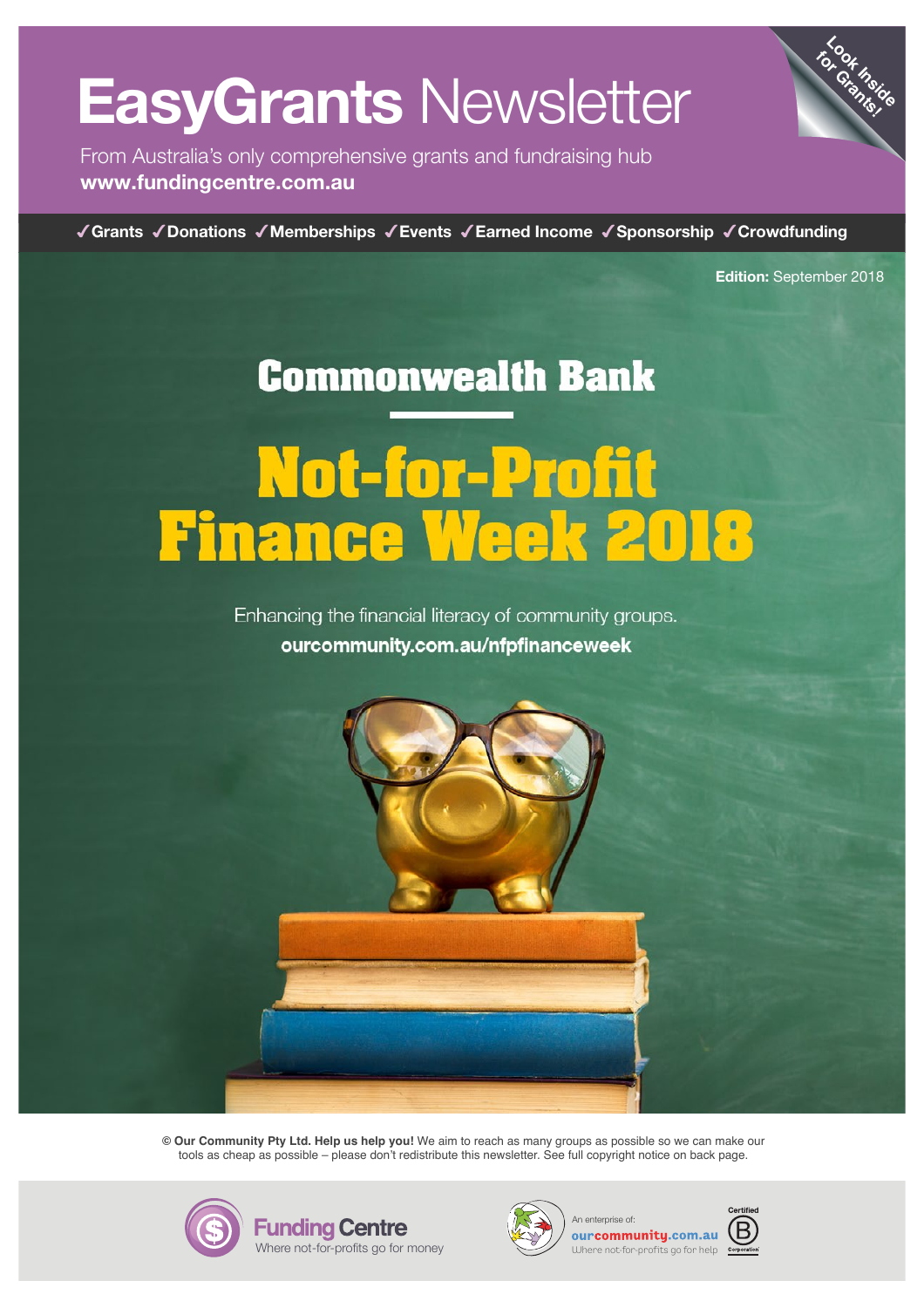## **Grant Index 18 September 2018**

#### **Uncategorised** Page Donation Program City of West Torrens p16 **Agriculture, Forestry & Fishing** Page Drought Relief Assistance Scheme (DRAS) Department of Agriculture and Fisheries p17 Farm Business Analysis Assistance Queensland Rural and Industry Development Authority (QRIDA) p18 Farm Management Grants Queensland Rural and Industry Development Authority (QRIDA) p19 Horticulture Innovation Fund **Department of Economic Development, Jobs,** Transport and Resources (VIC) p21 Managing Farm Risk Program **Department of Agriculture and Water Resources** p23 National Landcare Program - Smart Farms Small Grants Department of Agriculture and Water Resources p25 On-farm Energy and Irrigation Audit Program Department of State Growth (TAS) p27 Recreational fishing grants program - Large Grants Victorian Fisheries Authority (VFA) p28 Small Grants Program Victorian Fisheries Authority (VFA) p30 **Arts & Culture** Page **Page 2014** 360 Vision Virtual Reality Development Initiative Create NSW p31 Anniversary of the 2009 Bushfires Community Arts Grants Program Regional Arts Victoria **Article 1983**<br>Art Music Fund p33<br>p34 Art Music Fund APRA AMCOS p34 Artist Support Quick Response Funding and Create NSW create NSW p36<br>Arts Activities (up to \$5,000) p38 Arts Activities (up to \$5,000) Arts ACT p38<br>Arts Activities (up to \$50,000) Arts ACT p39 Arts Activities (up to \$50,000) <br>Arts Activities (up to \$50,000) <br>p40 arts Business Innovation Fund (ABIF) p40 Tim Fairfax Family Foundation (TFFF) Arts Queensland Arts Development Grant Arts NT Arts NT p41 Arts and Cultural In Kind Assistance **Cairns Regional Council** p43 Arts organisations capacity building grants The Ian Potter Foundation **The Ian Potter Foundation** p44 Audience Engagement Grants **Film Victoria** Film Victoria **Film Victoria p45** Broadmeadows Street Festival Grants **Hume City Council (VIC) p46 p**  $\frac{1}{2}$  **p**  $\frac{1}{2}$  **p**  $\frac{1}{2}$  **p**  $\frac{1}{2}$  **p**  $\frac{1}{2}$  **p**  $\frac{1}{2}$  **p**  $\frac{1}{2}$  **p**  $\frac{1}{2}$  **p**  $\frac{1}{2}$  **p**  $\frac{1}{2}$  **p**  $\frac{1}{2}$  Capacity - professional and industry development Screen Tasmania control of the p47 Community Arts Festivals Grants **Arts NT** Arts NT **p49** and Arts NT **p49** Community Arts Grants<br>
Community Arts Venue Grants<br>
Community Arts Venue Grants<br>
City of Boroondara Community Arts Venue Grants City of Boroondara Community Engagement Grants: U-15K Department of Local Government, Sport and Cultural Industries (DLGSC)<br>Australia Council p52 Contemporary Music Touring Program (CMTP) <br>Creative Communities Grant Program - Quick Response Greater Geelong City Council Creative Communities Grant Program - Quick Response Creative Communities Grant Program - Quick Response Greater Geelong City Council p55 Creative Development Grants U-15k Department of Local Government, Sport and Cultural Industries (DLGSC) p<sub>57</sub> Creative Hobart Quick Response Grants **Hobart City Council** p59<br>Creative Sparks Grants **Hobart City Council** p59<br>p60 Creative Sparks Grants **Britain City Council Properties Creative Sparks Grants** p60<br>Diversity Fund: Top Up **Britain City Council Properties ScreenWest** p61 Diversity Fund: Top Up and Demand and ScreenWest politicial control of the p61 p61 p61 p61 p61 p61 p61 p61 p61<br>Documentary Development on Demand and Film Victoria Documentary Development on Demand<br>
Early Development<br>
Early Development<br>
D64 Early Development Development Development Development Screen NSW Screen NSW p64 Emergence program for screen practitioners Screen Tasmania p65 Emergency Development Investment Fund<br>
Events and Festivals funding<br>
p67<br>
p67 Events and Festivals funding the contract of the Bayside City Council part of the p67

Griffin Theatre Company

Griffin Award Copyright Agency Limited (CAL)

Events, Projects, Facilities and Individual Quick Response Grants Wellington Shire Council p68 Festival Travel Screen NSW p69 Festival Travel: Clermont Ferrand Short Film Festival Film Victoria Film Victoria p70<br>Festival Travel: Rotterdam International Film Festival Film Victoria Film Victoria p71 Festival Travel: Rotterdam International Film Festival Film Victoria Film Victoria **PRICIOS** CLOSES SOON Festival Travel: Sundance Film Festival **Film Festival** Film Victoria Film Victoria **Film Victoria Film Victoria** p72 Fiction Development On Demand: Features Film Victoria Film Victoria **Film Victoria** p73 Fiction Development: On Demand Television Film Victoria Film Victoria **Film Victoria** p75 Generate Initiative: filmmaker skills development ScreenWest ScreenWest p76 Gordon Darling Foundation Funding The Gordon Darling Foundation prior prior prior prior prior prior prior prior prior prior prior prior prior prior prior prior prior prior prior prior prior prior prior prior prior prior pr

p78

p40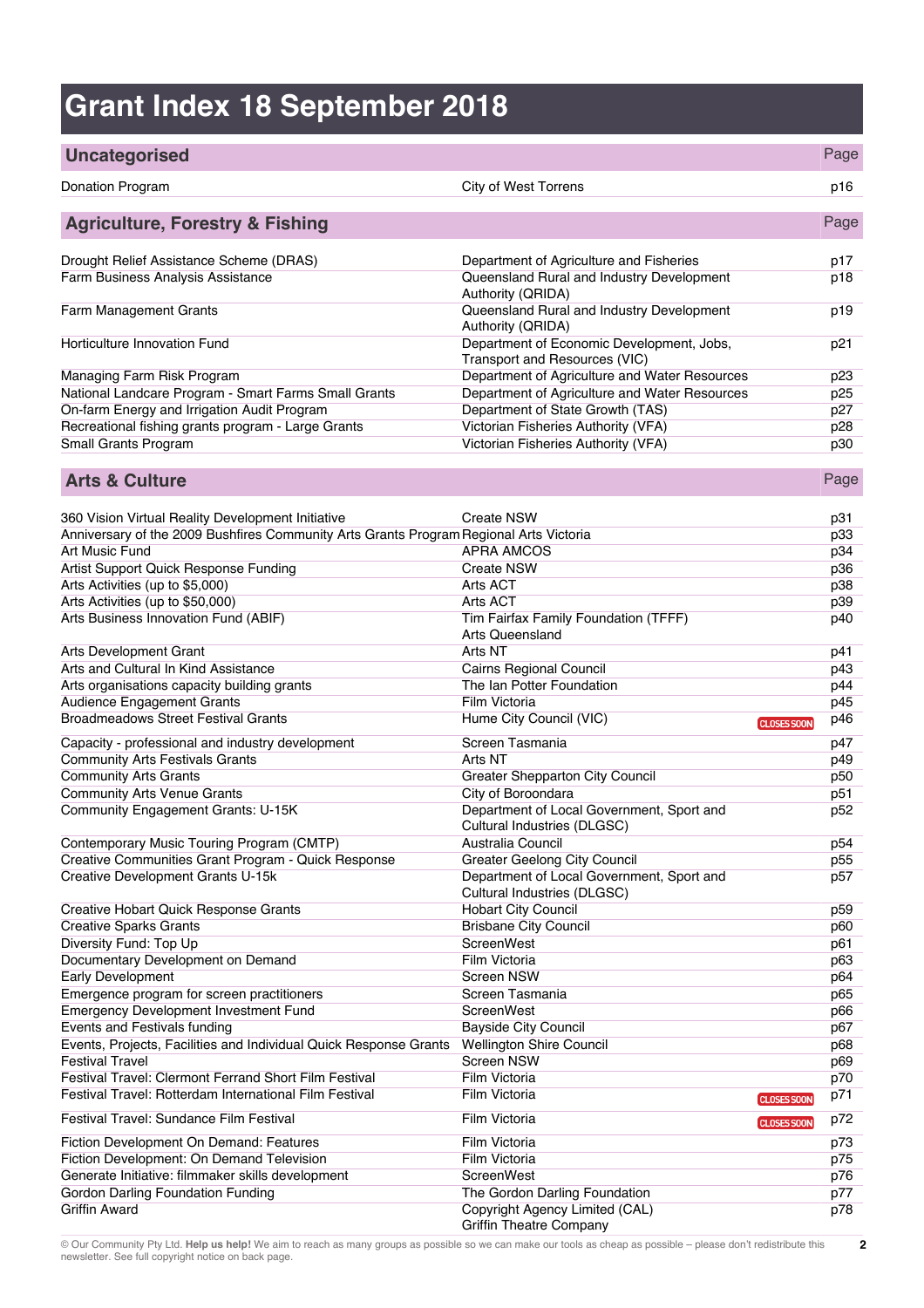| Indigenous Languages and Arts Program                        | Department of Communications and the Arts              | p79  |
|--------------------------------------------------------------|--------------------------------------------------------|------|
| Indigenous Low Budget Television Fund                        | ScreenWest                                             | p82  |
| John Fries Award                                             | Copyright Agency Limited (CAL)                         | p83  |
| <b>Location Scouting Assistance</b>                          | <b>Screen Queensland</b>                               | p84  |
| Location Scouts and Inbounds Program                         | <b>Screen NSW</b>                                      | p85  |
| Lord Mayor's Young & Emerging Artists Fellowships            | <b>Brisbane City Council</b>                           | p86  |
| Made In NSW International Footloose Production               | <b>Screen NSW</b>                                      |      |
|                                                              |                                                        | p87  |
| Marketing & Travel funding                                   | <b>Screen Queensland</b>                               | p89  |
| <b>Music Passport Grants</b>                                 | Creative Victoria                                      | p91  |
| <b>On-Demand Content Fund</b>                                | ScreenWest                                             | p92  |
| Out of Round Presentation: Contemporary music                | Arts SA                                                | p93  |
| PIAF & PIAF PDV (Production Incentive Attraction Fund & Post | Film Victoria                                          | p94  |
| Production, Digital and Visual Effects)                      |                                                        |      |
| Performers' Trust Foundation                                 | Phonographic Performance Company of Australia          | p97  |
|                                                              | (PPCA)                                                 |      |
| Playing Australia: Regional Performing Arts Touring Fund     | Australia Council                                      | p98  |
| <b>Playing Queensland Fund</b>                               | <b>Arts Queensland</b>                                 | p99  |
| <b>Playking Travel Grant</b>                                 | Arts Centre Melbourne                                  | p101 |
|                                                              | <b>PlayKing Foundation</b>                             |      |
| Pocket Grants: Contemporary Music                            | Arts SA                                                | p102 |
| Post Production, Digital and Visual Effects (PDV) Rebate     | South Australian Film Corporation (SAFC)               | p103 |
| Post, Digital and Visual Effects Attraction Grant (PDV-AG)   | Screen Queensland                                      | p104 |
| Production Attraction Incentive grants                       | <b>Screen Queensland</b>                               |      |
|                                                              |                                                        | p105 |
| Professional Development Grants                              | Arts NT                                                | p106 |
| Queensland Arts Showcase Program (QASP)                      | <b>Arts Queensland</b>                                 | p108 |
| Quick Response Arts Funding                                  | Arts NT                                                | p109 |
| Quick Response Grant                                         | Country Arts WA                                        | p110 |
| Quick Response Grant - RAF                                   | Country Arts SA                                        | p112 |
| Quick response grants                                        | Helpmann Academy                                       | p113 |
| RADF Germinate funding                                       | Gold Coast City Council                                | p115 |
| RADF Out of Round Developing Creative Skills fund            | Moreton Bay Regional Council                           | p116 |
| RADF Quick Response Grants                                   | Western Downs Regional Council                         | p117 |
| RAF Quick Response Grants (NT)                               | Darwin Community Arts                                  | p119 |
| Regional Arts Fund (RAF) Quick Response Grant                | Regional Arts (NSW)                                    | p120 |
| Regional Arts Fund (RAF) Quick Response Grants               | Regional Arts Victoria                                 | p122 |
| Regional Arts Fund - Quick Response                          | Arts Tasmania                                          | p123 |
| Regional Filming Fund (RFF)                                  | <b>Screen NSW</b>                                      | p124 |
| Regional Locations Assistance Fund (RLAF)                    | Film Victoria                                          | p125 |
|                                                              |                                                        |      |
| Register of Cultural Organisations                           | Office for the Arts                                    | p127 |
| Room to Create Responsive Grants                             | City of Yarra                                          | p128 |
| Screen Development Investment                                | Screen Queensland                                      | p129 |
| Screen Production & Game Development Investment              | Screen Queensland                                      | p130 |
| <b>Screen Production Investment</b>                          | South Australian Film Corporation (SAFC)               | p131 |
| Screen Story Development Fund                                | Screen Australia                                       | p133 |
| Shows on the Road - Guarantee Against Loss (GAL) Program     | <b>Country Arts SA</b>                                 | p134 |
| <b>Signature Events Grants</b>                               | Surf Coast Shire Council                               | p135 |
| Small Regional Presenters                                    | Creative Victoria                                      | p137 |
| <b>Strategic Opportunities Program</b>                       | <b>Screen NSW</b>                                      | p139 |
| <b>Test Sites Workshop Applications</b>                      | <b>City of Melbourne</b>                               | p140 |
| The Ian Potter Cultural Trust Grants                         | The Ian Potter Cultural Trust                          | p142 |
| The Katthy Cavaliere Fellowship                              | Carriageworks                                          | p143 |
|                                                              | <b>CLOSES SOON</b><br>Museum of Old and New Art (Mona) |      |
|                                                              | Australian Centre for Contemporary Art (ACCA)          |      |
|                                                              |                                                        |      |
| The Levi's Music Prize                                       | Levi's                                                 | p144 |
| The Miles Franklin Literary Award                            | The Trust Company<br><b>CLOSES SOON</b>                | p145 |
| The Revolving Film Fund (RFF)                                | South Australian Film Corporation (SAFC)               | p146 |
| <b>Time Critical Shooting</b>                                | <b>Screen NSW</b>                                      | p147 |
| Travel Support: Awards & festivals                           | <b>Screen Territory</b>                                | p148 |
| <b>Travel Support: Markets</b>                               | <b>Screen Territory</b>                                | p149 |
| Travel Support: Skills development                           | <b>Screen Territory</b>                                | p151 |
|                                                              | <b>Create NSW</b>                                      |      |
| Unscripted International Producer Placement Initiative       |                                                        | p152 |
| Young Performing Artist Bursary for Groups                   | Ipswich City Council                                   | p153 |
| Young Performing Artist Bursary for Individuals              | Ipswich City Council                                   | p154 |
| <b>Business &amp; Industry Development</b>                   |                                                        | Page |
| Australian Small Business Champion Awards                    | <b>Precedent Productions</b>                           | p155 |
| <b>Business Development Fund (BDF)</b>                       | <b>Advance Queensland</b>                              | p157 |
|                                                              |                                                        |      |

© Our Community Pty Ltd. **Help us help!** We aim to reach as many groups as possible so we can make our tools as cheap as possible – please don't redistribute this newsletter. See full copyright notice on back page.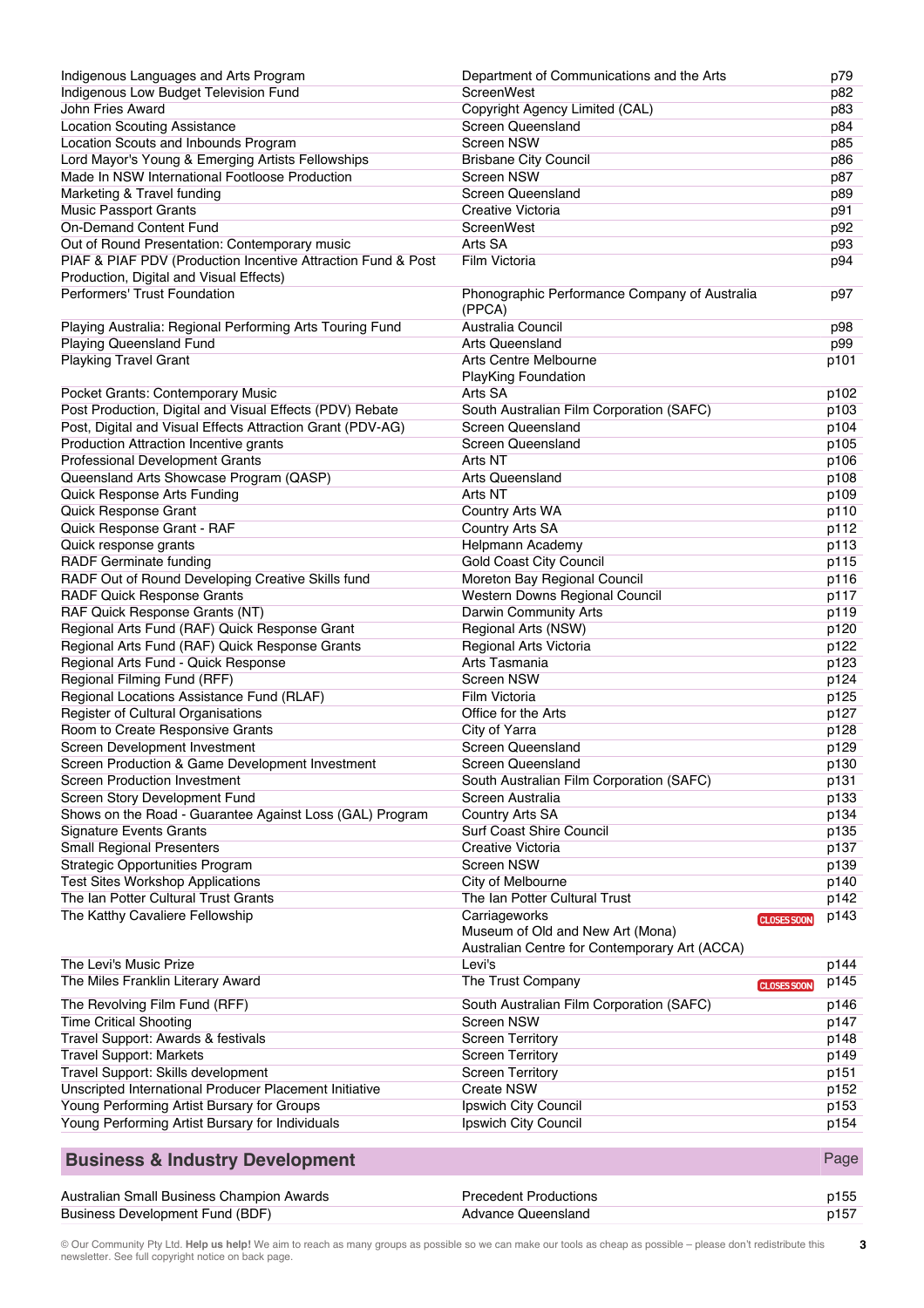| <b>Business Grants Program</b>                                                   | City of Ballarat                                                                                   | p159 |
|----------------------------------------------------------------------------------|----------------------------------------------------------------------------------------------------|------|
| <b>Business Growth Fund Grants</b>                                               | Department of Tourism, Major Events, Small                                                         | p160 |
|                                                                                  | Business and the Commonwealth Games (QLD)                                                          |      |
| <b>Business Growth Grant</b>                                                     | Department of Industry, Innovation and Science                                                     | p162 |
| <b>Business Growth Program</b>                                                   | Department of Trade, Business and Innovation<br>(NT)                                               | p163 |
| Business Innovation Support Initiatives (BISI) Innovation voucher<br>scheme      | Department of Trade, Business and Innovation<br>(NT)                                               | p164 |
| Commercial Development Grants Program U-15k                                      | Department of Local Government, Sport and<br>Cultural Industries (DLGSC)                           | p165 |
| <b>Cyber Security Small Business grants</b>                                      | Department of Industry, Innovation and Science                                                     | p167 |
| Design2Thrive (D2T) Business Transformation Program                              | Creative Victoria                                                                                  | p169 |
| Early Stage Venture Capital Limited Partnerships (ESVCLP)                        | Department of Industry, Innovation and Science                                                     | p170 |
| Entrepreneurs' Programme - Accelerating Commercialisation                        | Department of Industry, Innovation and Science                                                     | p171 |
| Entrepreneurs' Programme - Innovation Connections Grant                          | Department of Industry, Innovation and Science                                                     | p173 |
| IndustryTech Fund grants                                                         | <b>Advance Queensland</b>                                                                          | p175 |
| <b>Innovation Connect Grants</b>                                                 | Innovation, Trade and Investment (ACT)                                                             | p177 |
| <b>Innovation Connections</b>                                                    | AusIndustry                                                                                        | p178 |
| Jobs Action Plan                                                                 | <b>Revenue NSW</b>                                                                                 | p179 |
| New Air Combat Capability - Industry Support Program (NACC-<br>ISP)              | Department of Industry, Innovation and Science                                                     | p180 |
| New Enterprise Incentive Scheme (NEIS)                                           | Department of Jobs and Small Business                                                              | p182 |
| <b>Public Sector Innovation Fund</b>                                             | Department of Premier and Cabinet (VIC)                                                            | p183 |
| Regional Jobs Fund (RJF)                                                         | Regional Development Victoria                                                                      | p184 |
| Regional economic development fund grants                                        | Department of Trade, Business and Innovation<br>(NT)                                               | p185 |
| <b>Small Business Grant</b>                                                      | <b>Revenue NSW</b>                                                                                 | p186 |
| Small Business Grant to support apprentices and trainees program Skills Tasmania |                                                                                                    | p188 |
| <b>Small Business Grants</b>                                                     | City of Perth                                                                                      | p189 |
| Smarter Business Solutions program                                               | Northern Territory Government                                                                      | p191 |
| Sovereign Industrial Capability Priority Grants                                  | Department of Defence                                                                              | p192 |
| <b>Space Concession</b>                                                          | Department of Industry, Innovation and Science                                                     | p193 |
| Textile, Clothing & Footwear Corporatewear Scheme                                | Department of Industry, Innovation and Science                                                     | p195 |
| The Victoria-Israel Science Innovation and Technology Scheme<br>(VISITS)         | <b>Business Victoria</b>                                                                           | p196 |
| Venture Capital Limited Partnerships (VCLP)                                      | Department of Industry, Innovation and Science<br>AusIndustry<br><b>Australian Taxation Office</b> | p197 |
| <b>Wine Export Grants</b>                                                        | Wine Australia                                                                                     | p198 |
| Workforce Development Grants                                                     | Skills Tasmania                                                                                    | p200 |
| <b>Children &amp; Family</b>                                                     |                                                                                                    | Page |
| Community Child Care Fund Special Circumstances Grant                            | Department of Education and Training                                                               | p202 |
| <b>Inclusive Kids Community Grants</b>                                           | Integrated Family and Youth Service (IFYS Ltd)                                                     | p203 |
| Inger Rice Foundation Grants                                                     | Inger Rice Foundation                                                                              | p204 |
| Public Rural Crisis Fund: Drought, flood, fire and family crisis                 | Country Women's Association (CWA) (QLD)                                                            | p205 |
| support<br>The Courier-Mail Children's Fund                                      | The Courier-Mail Children's Fund                                                                   | p206 |
| <b>Commerce &amp; (International) Trade</b>                                      |                                                                                                    | Page |
| Free Trade Agreement Market Entry Grant                                          | Austrade                                                                                           | p207 |
| New Market Expansion Program                                                     | Department of State Growth (TAS)                                                                   | p209 |
| Northern Territory Trade Support Scheme                                          | Dept of Chief Minister (NT)                                                                        | p210 |
| <b>TRADEX Scheme</b>                                                             | Department of Industry, Innovation and Science                                                     | p212 |
| <b>Community Services &amp; Development</b>                                      |                                                                                                    | Page |
| <b>MRC Foundation Support</b>                                                    | Melbourne Racing CLub                                                                              | p213 |
| <b>Allport Bequest</b>                                                           | Estate of Henry Allport Charities Trust                                                            | p213 |
| <b>Andrews Foundation Grants</b>                                                 | <b>Andrews Foundation</b>                                                                          | p214 |
| Apply for donations - Community Groups                                           | Town of Victoria Park                                                                              | p216 |
| Assistance                                                                       | The 'Walter and Eliza Hall' Trust                                                                  | p217 |
| Assistance for Individuals & Groups                                              | Warrnambool City Council                                                                           | p218 |
| Australian Security Intelligence Organisation (ASIO) scheme                      | Attorney-General's Department                                                                      | p219 |
| Awesome Foundation Grant                                                         | The Awesome Foundation                                                                             | p220 |
| <b>Banyule Facility Subsidy Grant</b>                                            | <b>Banyule City Council</b>                                                                        | p221 |

**4**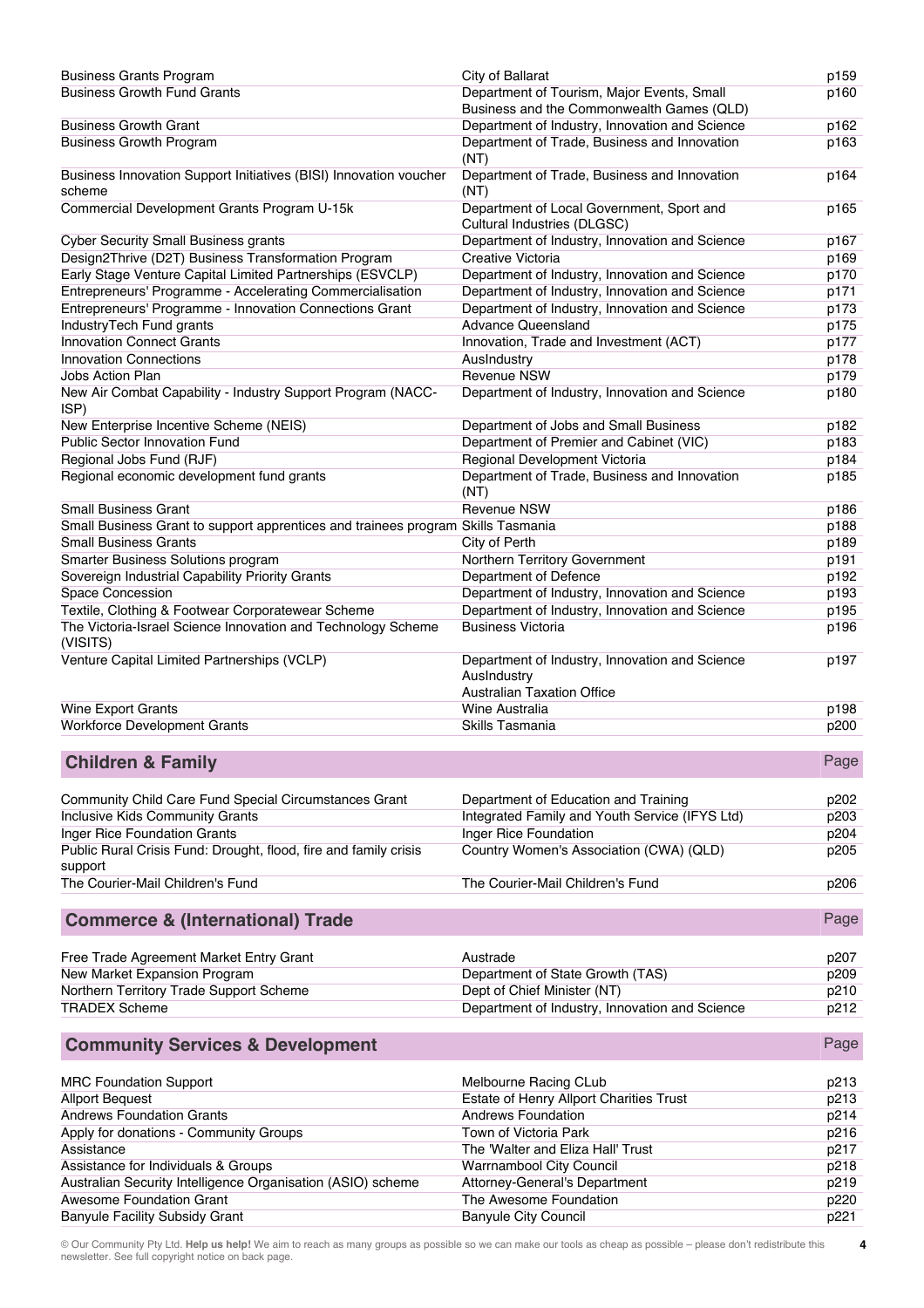| <b>Bennelong Foundation Grants</b>                           | <b>Bennelong Foundation</b>                            | p222 |
|--------------------------------------------------------------|--------------------------------------------------------|------|
| <b>Big Ideas</b>                                             | LotteryWest                                            | p224 |
| <b>Brisbane History Grants</b>                               | <b>Brisbane City Council</b>                           | p226 |
| <b>Business Events and Festivals Program</b>                 | City of Ballarat                                       | p227 |
| Capital Improvement Grants                                   | Berri Barmera Council                                  | p228 |
| Celebrating Darebin - Quick Response Community Events        | City of Darebin                                        | p229 |
| Championship grants                                          | Events Tasmania                                        | p230 |
| Community & workplace buildings                              | LotteryWest                                            | p231 |
|                                                              |                                                        |      |
| <b>Community Assistance Fund</b>                             | Port Pirie Regional Council                            | p232 |
| <b>Community Benefit Card</b>                                | <b>Ritchies</b>                                        | p233 |
| Community Benefit Fund (CBF) Major Grants                    | Department of the Attorney-General and Justice<br>(NT) | p234 |
| Community Benefit Fund (CBF) Minor Grants                    | Department of the Attorney-General and Justice<br>(NT) | p236 |
| <b>Community Capacity Building Grants</b>                    | Gympie Regional Council                                | p238 |
| Community Development: Minor Grants                          | Adelaide City Council                                  | p239 |
| Community Development: Quick Response Grants                 | <b>Adelaide City Council</b>                           | p241 |
| <b>Community Donations</b>                                   | The Hills Shire Council's                              | p242 |
| <b>Community Donations</b>                                   | Goondiwindi Regional Council                           | p244 |
| <b>Community Donations Program</b>                           | Ipswich City Council                                   | p245 |
| <b>Community Event Fund</b>                                  | City of Marion                                         | p247 |
| Community Event Grants (Tier 3)                              | Mildura Rural City Council                             | p248 |
| <b>Community Events Grants</b>                               | <b>Gympie Regional Council</b>                         | p250 |
|                                                              |                                                        |      |
| <b>Community Events Grants</b>                               | LotteryWest                                            | p252 |
| Community Events, Grants and Donations                       | Murray Bridge Council                                  | p253 |
| Community Facility Infrastructure Fund                       | <b>Greater Geelong City Council</b>                    | p254 |
| <b>Community Fund</b>                                        | <b>Aurora Energy</b>                                   | p256 |
| <b>Community Grant</b>                                       | Torres Strait Island Regional Council                  | p256 |
| <b>Community Grants</b>                                      | Mackay Regional Council                                | p258 |
| <b>Community Grants</b>                                      | Hepburn Shire Council                                  | p259 |
| <b>Community Grants</b>                                      | <b>Meander Valley Council</b>                          | p261 |
| <b>Community Grants</b>                                      | <b>Bass Coast Shire Council</b>                        | p262 |
| <b>Community Grants</b>                                      | <b>City of West Torrens</b>                            | p264 |
| <b>Community Grants - Quick Grants</b>                       | Shire of Wyndham - East Kimberley                      | p265 |
| Community Grants - Up to \$5,000                             | City of Swan                                           | p266 |
| <b>Community Grants Fund</b>                                 | <b>City of Nedlands</b>                                | p267 |
| <b>Community Grants Program</b>                              | Ryde City Council                                      | p269 |
|                                                              |                                                        |      |
| <b>Community Grants Program</b>                              | City of Rockingham                                     | p270 |
| <b>Community Grants Scheme</b>                               | Maleny Credit Union (MCU)                              | p272 |
| Community Grants and Assistance Program                      | <b>Balonne Shire Council</b>                           | p273 |
| <b>Community Group Recognition Grants</b>                    | City of Joondalup                                      | p274 |
| <b>Community Investment Program</b>                          | <b>City West Water</b>                                 | p275 |
| <b>Community Leadership Grants</b>                           | City of Albany                                         | p276 |
| <b>Community Matching Grants</b>                             | Greater Shepparton City Council                        | p277 |
| <b>Community Micro-Grants</b>                                | <b>Townsville City Council</b>                         | p278 |
| Community Partnership Funding (\$1,001-\$5,000)              | City of Melville                                       | p279 |
| Community Partnership Seeing Funding (Level 3 Up to \$1,000) | <b>City of Melville</b>                                | p280 |
| <b>Community Pathways Scholarships</b>                       | <b>Wyndham City Council</b>                            | p282 |
| <b>Community Project Quick Response Grants</b>               | East Gippsland Shire Council                           | p284 |
| <b>Community Projects</b>                                    | City of Port Adelaide Enfield                          | p285 |
| <b>Community Quick Response Grants</b>                       | City of Clarence                                       | p286 |
| Community Response Grants Program                            | <b>City of Greater Dandenong</b>                       | p287 |
| Community Sponsorship Grants                                 | <b>Benalla Rural City</b>                              | p289 |
|                                                              |                                                        |      |
| Community Sponsorship and Donations Program                  | City of Wodonga                                        | p290 |
| <b>Community Support Grants</b>                              | Central Coast Council                                  | p291 |
| Community Training and Development Fund                      | City of Onkaparinga                                    | p293 |
| Community Use of Town Halls (CUTHS)                          | City of Melbourne                                      | p294 |
| <b>Community Wellbeing Small Grants</b>                      | Inner West Council                                     | p296 |
| <b>Community and Cultural Grants</b>                         | Albury City Council                                    | p297 |
| Community and Major Grants                                   | Gandel Charitable Trust                                | p298 |
| Community event funding program                              | City of Lake Macquarie                                 | p299 |
| Corporate Sponsorship                                        | Liverpool City Council                                 | p301 |
| Council Fee Remission                                        | George Town Council                                    | p302 |
| <b>Councillors' Small Grants</b>                             | <b>Redland City Council</b>                            | p303 |
| <b>Creative Lighting Grants</b>                              | <b>Brisbane City Council</b>                           | p305 |
| <b>Cultural Development Fund</b>                             | City of Stirling                                       | p306 |
| <b>DREAM Individual Support Grant</b>                        | Latrobe City Council                                   | p307 |
| Donations                                                    | Moonee Valley City Council                             | p309 |
|                                                              |                                                        |      |
| Donations and Sponsorships                                   | City of Marion                                         | p310 |

<sup>©</sup> Our Community Pty Ltd. **Help us help!** We aim to reach as many groups as possible so we can make our tools as cheap as possible – please don't redistribute this newsletter. See full copyright notice on back page.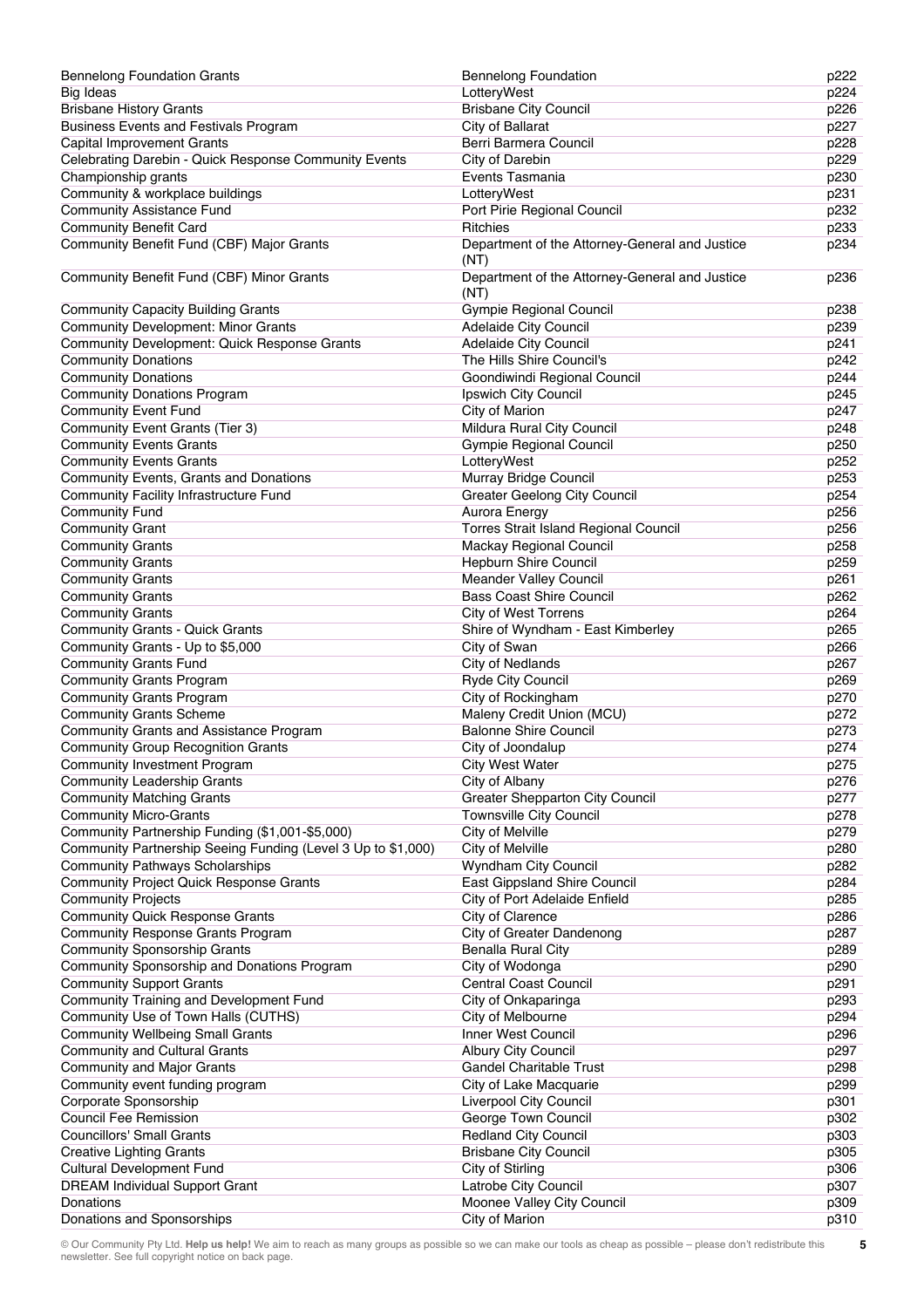| Easy Grants                                                    | <b>BankWest Foundation</b>                                                    | p311         |
|----------------------------------------------------------------|-------------------------------------------------------------------------------|--------------|
| <b>Equipment Grant</b>                                         | <b>Playford City Council</b>                                                  | p312         |
| <b>Equipment Grants</b>                                        | Gympie Regional Council                                                       | p313         |
| <b>Equipment Grants</b>                                        | City of Port Adelaide Enfield                                                 | p315         |
| <b>Equipment Grants</b>                                        | <b>Banyule City Council</b>                                                   | p316         |
| Equitable federal justice system grants                        | Attorney-General's Department                                                 | p317         |
|                                                                | Ipswich City Council                                                          | p319         |
| Event Sponsorship                                              |                                                                               |              |
| Event sponsorship - over \$5,000                               | City of Swan                                                                  | p320         |
| Event sponsorship - up to \$5,000                              | City of Swan                                                                  | p321         |
| Events Funding & Support: Major Events Sponsorship (Tiers 1 &  | Mildura Rural City Council                                                    | p322         |
| 2)                                                             |                                                                               |              |
| Events: Quick Response Grants                                  | <b>Hobart City Council</b>                                                    | p324         |
| <b>Facilities Development Grants</b>                           | Gympie Regional Council                                                       | p326         |
| <b>Facility Hire Grant</b>                                     | Glen Eira City Council                                                        | p328         |
| <b>Fast Grant</b>                                              | Southern Downs Regional Council                                               | p329         |
| Financial In-Kind Support program                              | Cook Shire Council                                                            | p330         |
| Flexi Grants                                                   | Mornington Peninsula Shire                                                    | p331         |
| <b>Flying Start Program</b>                                    | Jetstar                                                                       | p332         |
| Friendly Neighbourhood Grants                                  | City of Melville                                                              | p334         |
| Funding for charitable organisations                           | Australian Communities Foundation                                             | p335         |
|                                                                |                                                                               |              |
| Furniture and Equipment                                        | LotteryWest                                                                   | p336         |
| Google Ad Grants                                               | Google                                                                        | p337         |
| Grants SA - Minor Round                                        | Department of Human Services (DHS)                                            | p338         |
|                                                                | Office for Volunteers (SA)                                                    |              |
| <b>Grants SA Medium Grants</b>                                 | Department of Human Services (SA)                                             | p340         |
| Grants SA Minor grants                                         | Department of Human Services (SA)                                             | p341         |
| <b>Grassroots Community Project Grant</b>                      | <b>Playford City Council</b>                                                  | p343         |
| <b>Harcourts Foundation Grants</b>                             | <b>Harcourts Foundation</b>                                                   | p345         |
| Hardship Utility Grant Scheme (HUGS)                           | Department of Communities (WA)                                                | p346         |
| Harmony Day Grants                                             | Moreton Bay Regional Council                                                  | p347         |
| <b>Hearing Healthcare Funding</b>                              | Hear the World Foundation                                                     | p348         |
| <b>Helping Hand Grants</b>                                     | <b>RACV</b>                                                                   | p349         |
| Home renovation grant                                          | Department of Trade, Business and Innovation                                  | p350         |
|                                                                | (NT)                                                                          |              |
| <b>Honda Foundation Grants</b>                                 | The Honda Foundation                                                          | p352         |
| Household Resilience Program                                   |                                                                               |              |
|                                                                | Department of Housing and Public Works (QLD)                                  | p353         |
| Housing Support Program                                        | <b>Brisbane City Council</b>                                                  | p354         |
| <b>IGA Community Chest</b>                                     | Independent Grocers of Australia (IGA)                                        | p356         |
| <b>IOOF Community Grants</b>                                   | <b>IOOF Foundation</b>                                                        | p357         |
| In Kind Assistance Program                                     | Western Downs Regional Council                                                | p358         |
| In-Kind Assistance                                             | Ipswich City Council                                                          | p359         |
| Individual Achievement Grants                                  | City of Mitcham                                                               | p361         |
| Individual Development Grants                                  | Devonport City Council                                                        | p362         |
| Individual Development Grants                                  | City of Kingston                                                              | p363         |
| Individual Development Grants                                  | Sunshine Coast Regional Council                                               | p363         |
| <b>Individual Grant</b>                                        | City of Port Adelaide Enfield                                                 | p365         |
| Individual achievements grants                                 | City of Casey                                                                 | p366         |
| Individual donations                                           | Town of Victoria Park                                                         | p367         |
| Individual/Group Active Community Achievement Grant            | Port Augusta City Council                                                     | p368         |
| Individuals or Families in Financial Hardship                  | <b>Bayside City Council</b>                                                   | p370         |
| Information technology & Web grants                            | LotteryWest                                                                   | p371         |
|                                                                |                                                                               |              |
| Law Week Grants                                                | Victoria Law Foundation                                                       | p372         |
| Legal financial assistance                                     | Attorney-General's Department                                                 | p373         |
| <b>Local Community Events</b>                                  | Cairns Regional Council                                                       | p374         |
| Lord Mayor's Suburban Initiative Fund                          | <b>Brisbane City Council</b>                                                  | p375         |
| Mackay City Centre and Pride Facade Improvement Schemes        | Mackay Regional Council                                                       | p376         |
| Major Commemorative Grants                                     | Department of Veterans' Affairs                                               | p378         |
| Marketing Grants - Civic Banner Quick Response                 | <b>Hobart City Council</b>                                                    | p380         |
| Mayor's Community Assistance Fund                              | <b>Townsville City Council</b>                                                | p381         |
| <b>Mayoral Grant</b>                                           | City of Mitcham                                                               | p382         |
| Mayoral and Councillor Discretionary Funding Program           | Sunshine Coast Regional Council                                               | p383         |
| Mazda Foundation Grant Program                                 | Mazda Foundation                                                              | p384         |
| Medium Community grants                                        | Greater Bendigo City Council                                                  | p385         |
| Membership Activity grants                                     | Moreland City Council                                                         | p386         |
| Minor Community Event Grant                                    | City of Port Adelaide Enfield                                                 | p388         |
| Minor community grants                                         |                                                                               |              |
|                                                                |                                                                               |              |
|                                                                | Community Benefit Fund (NT)                                                   | p389         |
| <b>Miscellaneous Grants</b>                                    | Frankston City Council                                                        | p390         |
| Mortgage relief loan<br>Native Title Respondent Funding Scheme | Department of Housing and Public Works (QLD)<br>Attorney-General's Department | p393<br>p394 |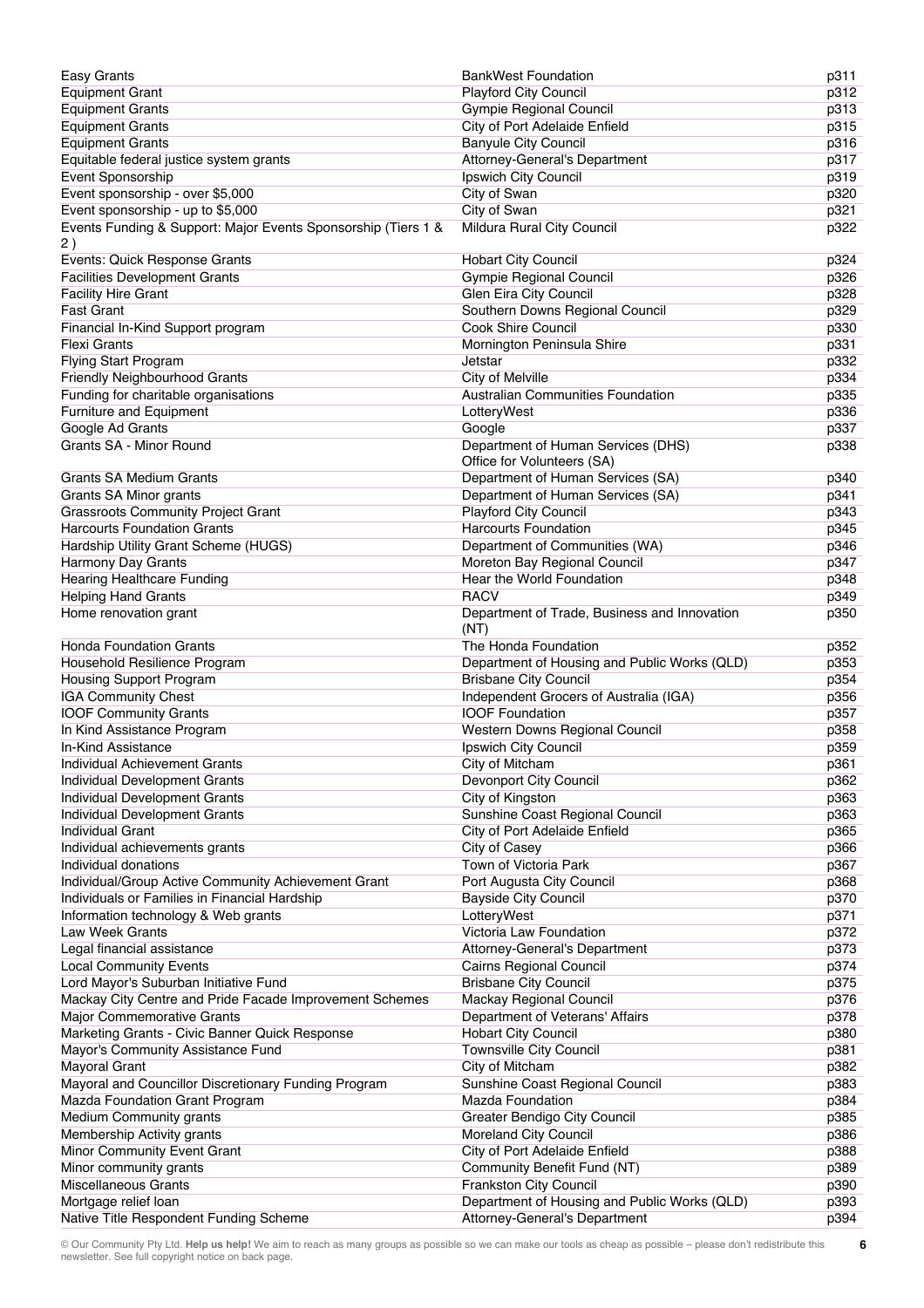| Neighbourhood Grants                                                                       | Wyndham City Council                                                       | p395 |
|--------------------------------------------------------------------------------------------|----------------------------------------------------------------------------|------|
| Neighbourhood Matching Grants                                                              | City of Monash                                                             | p396 |
| New Program or Community Initiative                                                        | <b>Bayside City Council</b>                                                | p398 |
| New and Emerging Groups Grants Program                                                     | Whittlesea City Council                                                    | p399 |
| Non-cash donations                                                                         | City of Swan                                                               | p400 |
| Organisational Development                                                                 | LotteryWest                                                                | p401 |
| Out Of Time Community Grants                                                               | <b>Glenelg Shire</b>                                                       | p402 |
| <b>Outdoor Community Spaces Grants</b>                                                     | LotteryWest                                                                | p403 |
| <b>Personal Achievement Grants</b>                                                         | Campbelltown City Council SA                                               | p404 |
| Proactive community grants                                                                 | City of Swan                                                               | p405 |
| <b>Projects Grant</b>                                                                      | LotteryWest                                                                | p406 |
| Quarterly Grants - Small, Social Enterprise, Sport & Recreation                            | Parramatta City Council                                                    | p408 |
| Quick Response Community Grants                                                            | <b>Hobart City Council</b>                                                 | p409 |
| Quick Response Facility Hire Subsidy Program                                               | City of Darebin                                                            | p411 |
| Quick Response Grants                                                                      | Ipswich City Council                                                       | p412 |
| Quick Response Grants                                                                      | City of Kingston                                                           | p413 |
| Quick Response Grants                                                                      | Moreland City Council                                                      | p414 |
| <b>Quick Response Grants</b>                                                               | City of Casey                                                              | p416 |
| Quick Response Grants                                                                      | Moira Shire Council                                                        | p417 |
|                                                                                            |                                                                            |      |
| Quick Response Grants - General, School & Youth                                            | Liverpool City Council                                                     | p419 |
| Quick Response Grants: Community Funding                                                   | City of Albany                                                             | p420 |
| Regional Jobs and Infrastructure Fund - Stronger Regional<br><b>Communities Plan</b>       | Regional Development Victoria                                              | p421 |
| Registered Rooming House Subsidy                                                           | City of Boroondara                                                         | p423 |
| Reimbursement Program                                                                      | Western Downs Regional Council                                             | p424 |
| Rental Grants Program                                                                      | Queensland Government                                                      | p425 |
| <b>Responsive Grants</b>                                                                   | Moonee Valley City Council                                                 | p426 |
| Saluting Their Service Community Commemorative Grants (STS                                 | Department of Veterans' Affairs                                            | p428 |
| CCG)                                                                                       |                                                                            |      |
| Scaling Out Grant                                                                          | <b>RACV</b>                                                                | p429 |
| <b>Scaling Up Grants</b>                                                                   | <b>RACV</b>                                                                | p431 |
| <b>Sexual Violence Prevention Grants</b>                                                   | Department of Child Safety, Youth and Women<br><b>CLOSES SOON</b><br>(QLD) | p432 |
| Sisters of Charity Community Grants Program                                                | Sisters of Charity Foundation                                              | p433 |
|                                                                                            |                                                                            |      |
|                                                                                            |                                                                            |      |
| Small Events Sponsorship Program                                                           | City of Cockburn                                                           | p434 |
| <b>Small Grants</b>                                                                        | Victoria Law Foundation                                                    | p436 |
| <b>Small Grants</b>                                                                        | City of Port Adelaide Enfield                                              | p437 |
| <b>Small Grants</b>                                                                        | Shire of Yarra Ranges                                                      | p438 |
| <b>Small Grants</b>                                                                        | Law and Justice Foundation of NSW                                          | p439 |
| Small Grants Program                                                                       | Catholic Church Insurance (CCI) Giving                                     | p441 |
| Small Project Grants                                                                       | City of Yarra                                                              | p442 |
| <b>Small Project Grants</b>                                                                | West Tamar Council                                                         | p444 |
| <b>Small Project Grants</b>                                                                | Macedon Ranges Shire Council                                               | p445 |
| Small and Large Event Grants                                                               | Greater Shepparton City Council                                            | p447 |
| Small grants                                                                               | City of Swan                                                               | p448 |
| Small grants                                                                               | <b>Greater Bendigo City Council</b>                                        | p449 |
| Social Enterprise Grants Program                                                           | City of Ballarat                                                           | p451 |
| Social Innovation Partnerships Grants                                                      | City of Melbourne                                                          | p452 |
| Special Community Events/Projects Grants                                                   | City of Mitcham                                                            | p454 |
| Sponsorship Program                                                                        | <b>Cumberland Council</b>                                                  | p455 |
| Sponsorships                                                                               | Warburton and Yarra Junction Community Bank                                | p457 |
| <b>Strengthening Communities Grant</b>                                                     | <b>Bland Shire Council</b>                                                 | p457 |
| The ClubGRANTS Scheme                                                                      | Clubs NSW                                                                  | p459 |
| The Gwen & Edna Jones Foundation                                                           | The Gwen & Edna Jones Foundation                                           | p460 |
| The Law Foundation of South Australia Grants                                               | The Law Foundation of South Australia Inc                                  | p461 |
| The Local Festivals Fund                                                                   | City of Port Phillip                                                       | p462 |
| The R E Ross Trust Grants                                                                  | The R E Ross Trust                                                         | p463 |
| Thriving people and places grants                                                          | Vincent Fairfax Family Foundation                                          | p464 |
| Town Hall Hire Subsidy Scheme                                                              | City of Port Phillip                                                       | p465 |
| Transurban Community grants                                                                | Transurban                                                                 | p467 |
| Triangle Community Development Fund                                                        | Marysville and Triangle Community Foundation                               | p468 |
| <b>UCF Small Grants</b>                                                                    | Universal Charitable Fund (UCF)                                            | p469 |
| Utility Relief Grant Scheme (including non-mains)                                          | Dept of Human Services (VIC)                                               | p470 |
| <b>Vehicles Funding</b>                                                                    | LotteryWest                                                                | p471 |
| Venue Hire Grants                                                                          | Georges River Council                                                      | p472 |
| Venue Support Grants: Quick Response                                                       | <b>Hobart City Council</b>                                                 | p473 |
| Victorian Legal Services Board Grants: Build stream                                        | Legal Services Board (VIC)                                                 | p475 |
| Victorian Legal Services Board Grants: Explore stream<br>Volunteer Recognition Event Grant | Legal Services Board (VIC)<br>Shire of Mundaring                           | p476 |

**7**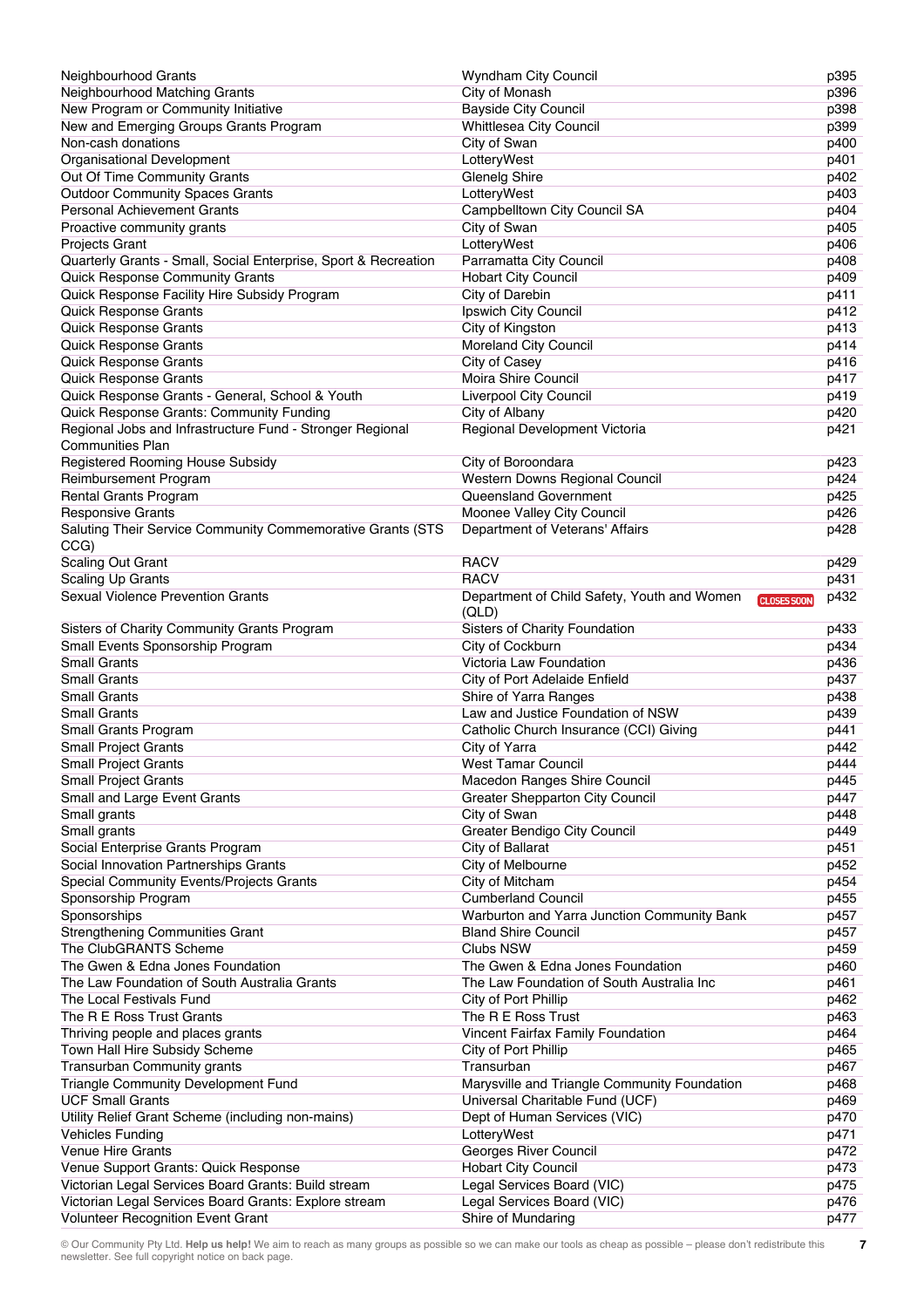| Vouchers                              | Moonee Valley City Council       | p478 |
|---------------------------------------|----------------------------------|------|
| Waiver of Park or Venue Hire Fees     | Townsville City Council          | p479 |
| Western Australian of the Year Awards | Celebrate WA                     | p480 |
| Wishlist Project Funding              | Sunshine Coast Health Foundation | p482 |
| Youth Sponsorship Program             | Tea Tree Gully City Council      | p483 |

| <b>Disability</b> | Page |
|-------------------|------|
|-------------------|------|

| Access Incentive Scheme Grant                                                       | <b>Bland Shire Council</b>                                                         |                    | p484 |
|-------------------------------------------------------------------------------------|------------------------------------------------------------------------------------|--------------------|------|
| Australian Disability and Indigenous Peoples' Education Fund                        | Australian Disability and Indigenous Peoples'<br><b>Education Fund</b>             |                    | p485 |
| Community Assist's Community Grant Program                                          | EPIC Assist (EPIC)                                                                 |                    | p486 |
| Community Living & Participation Grants                                             | National Disability Services Western Australia                                     |                    | p487 |
| Continence Aids Payment Scheme (CAPS)                                               | Department of Health and Ageing                                                    |                    | p488 |
| <b>Disability Equipment Grants</b>                                                  | The Independent Living Centre of Western<br>Australia                              |                    | p489 |
| Disabled Peoples and Families Organisations # ILC Readiness<br>Grant                | Department of Social Services (DSS)<br>National Disability Insurance Agency (NDIA) | <b>CLOSES SOON</b> | p490 |
| Integrated Carer Support Service (ICSS) Regional Delivery<br><b>Partners Grants</b> | Department of Social Services (DSS)                                                |                    | p493 |
| Leadership Scholarship                                                              | Julia Farr MS McLeod Benevolent Fund                                               |                    | p495 |
| Medical Aids Subsidy Scheme                                                         | Queensland Health                                                                  |                    | p496 |
| NDIS Jobs and Market Fund grants                                                    | Department of Social Services (DSS)                                                |                    | p497 |
| NT Companion Card                                                                   | Northern Territory Government                                                      |                    | p499 |
| National Auslan Interpreter Booking and Payment Service (NABS)                      | Department of Social Services (DSS)                                                |                    | p500 |
| Open application for good ideas grants                                              | Julia Farr MS McLeod Benevolent Fund                                               |                    | p501 |
| Rehabilitation Appliances Program (RAP)                                             | Department of Veterans' Affairs                                                    |                    | p502 |
| <b>Taxi Subsidy Scheme</b>                                                          | Department of Transport and Main Roads                                             |                    | p504 |
| The Joseph Seridis Trust Fund                                                       | The Joseph Seridis Trust Fund                                                      |                    | p505 |
| Victorian Aids and Equipment Program                                                | Dept of Human Services (VIC)                                                       |                    | p506 |
|                                                                                     |                                                                                    |                    |      |

## **Economic Development** Page

| Economic Development Grants | Noosa Shire Council     | p507 |
|-----------------------------|-------------------------|------|
| Major Tourism Events Grants | Cairns Regional Council | p509 |
| Regional Events Grants      | Cairns Regional Council | p510 |

## **Education, Training & Professional Development Page 2014 Page 2014 Page 2014 Page**

Partnering with TasNetworks **TasNetworks TasNetworks Partnering with TasNetworks p512** 26TEN Grants for Employers Department of Education (TAS) p513 Apprentice and Trainee Training Fund (User Choice) Skills Tasmania p514 Aspire Program **Perth Convention Bureau p516** Perth Convention Bureau p516 Australian Training Awards<br>Before & After School Care Fund<br>
Department of Education (NSW) **CHOSESSOON** p519 Before & After School Care Fund Department of Education (NSW) prosess contained by the prosess of the prosess of the prosess of the prosess of the prosess of the prosess of the prosess of the prosess of the prosess of the Early Learning Languages Australia (ELLA) program funding Department of Education (QLD) **Fundation** p520 Equity Training Grants Department of Business and Employment (NT) p521 Establishment grant Department of Education (NSW) p522 Fogarty Foundation Grants **For the Contract of Transform Contract Foundation Fogarty Foundation Fogarty Foundation** Frederick Richard O'Connell Scholarship **Equity Trustees** p524<br>Future 500 Leaders Governance Scholarship **Equity Trawalla Foundation** p525 Future 500 Leaders Governance Scholarship CLOSES SOO Institute of Community Directors Australia (ICDA) Individual Development Grants **Moreland City Council** Moreland City Council **p526** Living Away from Home Allowances Scheme (LAFHAS) Department of Education (QLD) p527 Maker Projects Stream B: Community capability building Department of Industry, Innovation and Science p529 Mentorship from a philanthropist **Institute of Technology for Australia and New** Institute of Technology for Australia and New p531 Zealand (TITAN) PhD Scholarships **The Prince Charles Hospital Foundation** p532 Queensland-Smithsonian Fellowships Program Department of Environment and Science (QLD) p533 Department of Science, Information Technology and Innovation<br>Skills Tasmania Rapid Response Skills Skills Tasmania by Skills Tasmania and the set of the set of the set of the set of the set of the set of the set of the set of the set of the set of the set of the set of the set of the set of the set Reading Australia Fellowship For Teachers of English and Literacy Copyright Agency Limited (CAL) p535 Regional Community Child Care Development Fund - Stage 2 Department of Communities (WA) p536 Secondary Scholarships and Awards **Freemasons Public Charitable Foundation** p538 Smart School Subsidy Scheme (SSS Scheme) Dept of Education, Training and the Arts p539 Student hostels assistance: Capital and Recurrent grants Department of Education (QLD) p540

© Our Community Pty Ltd. **Help us help!** We aim to reach as many groups as possible so we can make our tools as cheap as possible – please don't redistribute this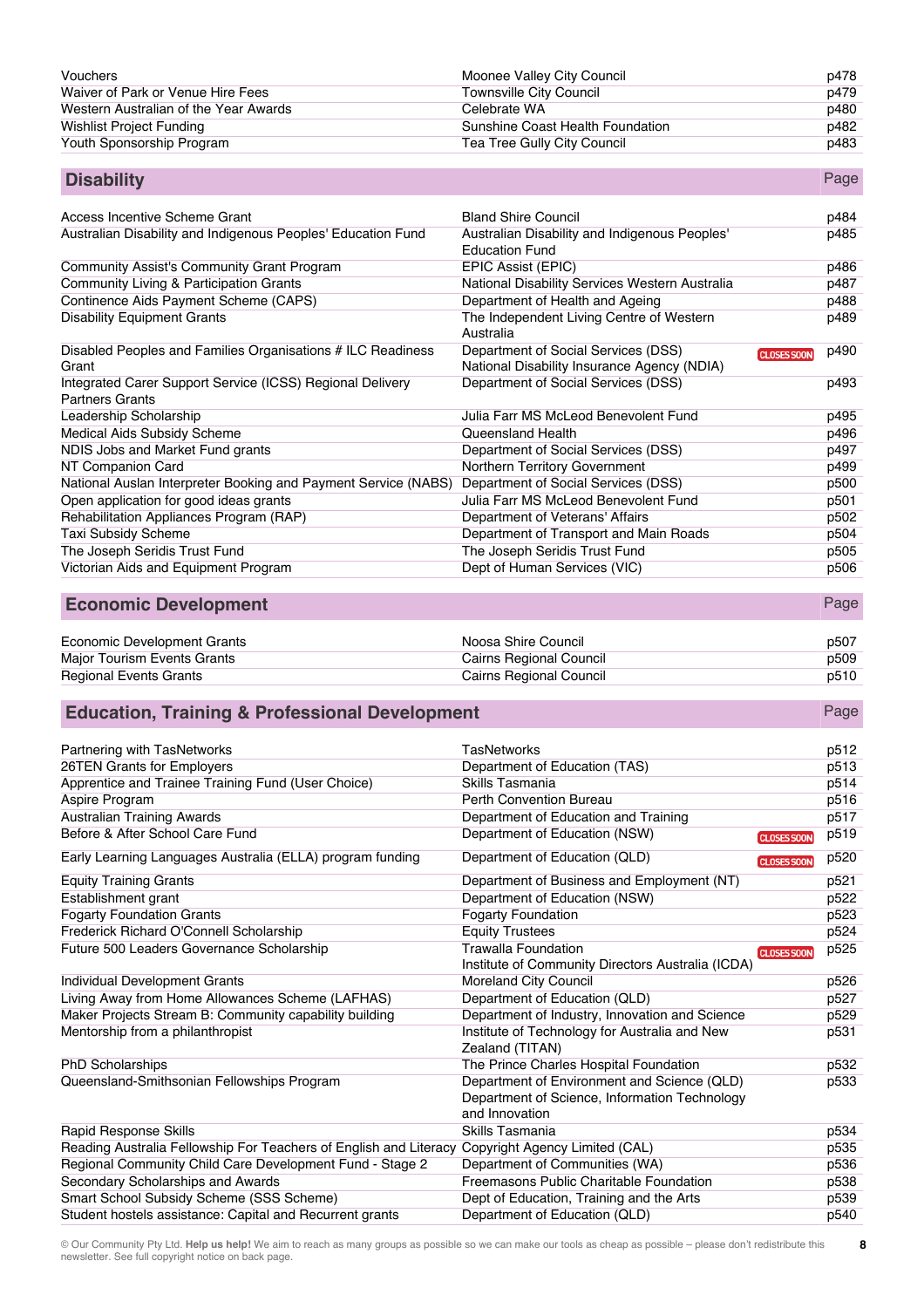| Tertiary Scholarships and Awards   | Freemasons Public Charitable Foundation                          | p541 |
|------------------------------------|------------------------------------------------------------------|------|
| The APS Prize                      | Australian Psychological Society (APS)<br><b>CLOSES SOON</b>     | p542 |
| Travel and accommodation subsidies | Department of Employment, Economic<br>Development and Innovation | p543 |

| <b>Emergency &amp; Safety</b>                            |                                                                  | Page                       |
|----------------------------------------------------------|------------------------------------------------------------------|----------------------------|
| <b>Black Spot Program</b>                                | Department of Infrastructure, Regional<br>Development and Cities | p544                       |
| Crisis Accommodation Program (CAP)                       | Department of Communities Housing (WA)                           | p545                       |
| <b>Emergency Grants</b>                                  | Sunshine Coast Regional Council                                  | p546                       |
| <b>Emergency Management Volunteer Scholarships</b>       | Australian Institute for Disaster Resilience                     | p547                       |
| <b>Emergency Storm Fund</b>                              | <b>RACT</b>                                                      | p549                       |
| Emergency hardship assistance                            | Queensland Government                                            | p550                       |
| Essential services hardship assistance grant             | Queensland Government                                            | p551                       |
| Financial help for victims of crime                      | Department of the Attorney-General and Justice<br>(NT)           | p552                       |
| Natural Disaster Assistance for Non-profit organisations | Queensland Rural and Industry Development<br>Authority (QRIDA)   | p553                       |
| Natural Disaster Assistance for Primary producers        | Queensland Government                                            | p554                       |
| Personal Hardship Assistance Program                     | Dept of Human Services (VIC)                                     | p555                       |
| RACQ - Drought Relief                                    | <b>RACQ</b>                                                      | p556                       |
| Safe, Respected and Free from Violence Prevention Fund   | Territory Families (NT)                                          | p557<br><b>CLOSES SOON</b> |
| <b>Small Business Rebate</b>                             | SafeWork NSW                                                     | p559                       |
| Smoke Alarm Subsidy Scheme                               | Deaf Services Queensland                                         | p560                       |
| Sport and Recreation Disaster Recovery Program (SRDRP)   | Queensland Government                                            | p561                       |
| <b>Victims Support Scheme</b>                            | Department of Justice (NSW)                                      | p562                       |
| <b>WANDRRA funding for Primary Producers</b>             | Department of Primary Industries and Regional<br>Development WA  | p563                       |

| <b>Employment</b>                                                  |                                                                      |                    | Page |
|--------------------------------------------------------------------|----------------------------------------------------------------------|--------------------|------|
| Back to Work Regional - Employer Support & Youth Boost<br>Payments | Queensland Government                                                |                    | p565 |
| Back to Work SEQ - Employer Support & Youth Boost Payments         | Queensland Government                                                |                    | p567 |
| <b>Employer of Choice Awards</b>                                   | Department of Economic Development and<br>Tourism and the Arts (TAS) | <b>CLOSES SOON</b> | p569 |
| Incentives and grants (business)                                   | Macedon Ranges Shire Council                                         |                    | p570 |
| <b>Regional Employment Trials</b>                                  | Department of Jobs and Small Business                                |                    | p571 |
| Welcome to the Territory Incentives                                | Department of Trade, Business and Innovation<br>(NT)                 |                    | p572 |

The Vouth Jobs PaTH p574

**Environment & Sustainability Page** 

| Apply for Donations - School Development                    | Town of Victoria Park                                       | p575 |
|-------------------------------------------------------------|-------------------------------------------------------------|------|
| <b>Built Environment Awards</b>                             | <b>Inner West Council</b>                                   | p576 |
| <b>Bushfire Recovery Fund</b>                               | Marysville and Triangle Community Foundation                | p577 |
| Catalyst Fund                                               | Roddenberry Foundation                                      | p578 |
| Coastal Quick Step Grants                                   | Northern Agricultural Catchments Council<br>(NACC)          | p579 |
| Coastcare Victoria Community Grants                         | Department of Environment, Land, Water &<br>Planning (VIC)  | p580 |
| <b>Community Conservation Grants</b>                        | Foundation for National Parks & Wildlife                    | p582 |
| <b>Community Sustainability Grants</b>                      | Greater Shepparton City Council                             | p584 |
| Corridors of Green Funding                                  | Melbourne Water                                             | p585 |
| <b>Environment Grants</b>                                   | <b>City of West Torrens</b>                                 | p586 |
| Environment Grants - Small Grants Program                   | Inner West Council                                          | p587 |
| <b>Environment Grants Program</b>                           | Hobsons Bay City Council<br>CLOSES SOON                     | p589 |
| <b>Environmental Weed Control Rebate</b>                    | Ipswich City Council                                        | p590 |
| Golden Gecko Awards for Environmental Excellence            | Department of Mines, Industry Regulation and<br>Safety (WA) | p591 |
| Inspiring Environmental Solutions community funding program | Environment Protection Authority (VIC)                      | p593 |
| Landcare project support                                    | Macedon Ranges Shire Council                                | p594 |
| <b>Small Environment Grants</b>                             | The Norman Wettenhall Foundation                            | p595 |
| Social Impact Investment for Sustainability Program         | Sustainability Victoria                                     | p596 |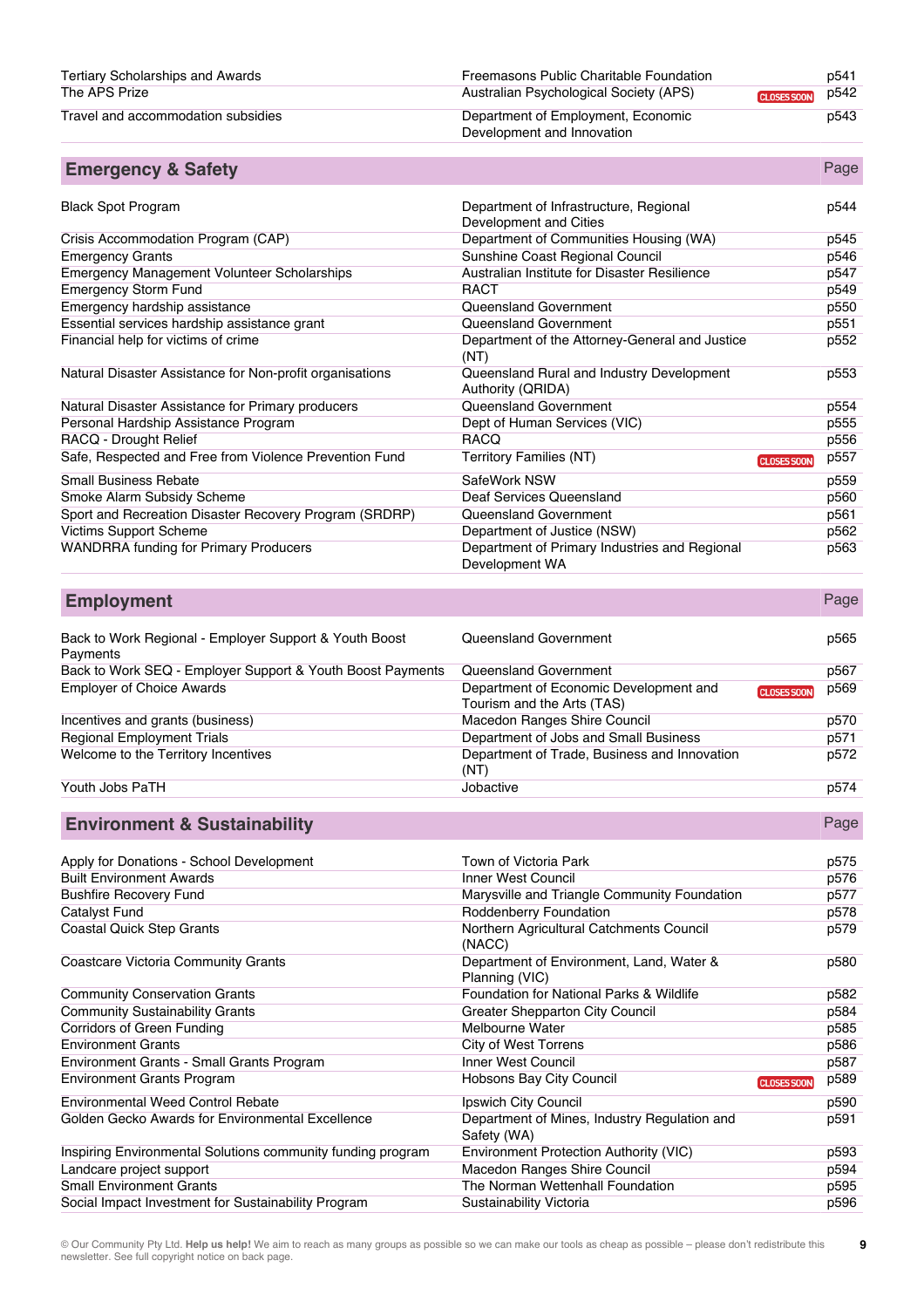| <b>Faith &amp; Spirituality</b>                                                                                                                 |                                                              |                    | Page |
|-------------------------------------------------------------------------------------------------------------------------------------------------|--------------------------------------------------------------|--------------------|------|
| Ministry Grants                                                                                                                                 | Genesis Charitable Foundation                                |                    | p598 |
|                                                                                                                                                 |                                                              |                    |      |
| <b>Health &amp; Wellbeing</b>                                                                                                                   |                                                              |                    | Page |
| Alcohol and Other Drug Treatment Grants                                                                                                         | Department of Health                                         | <b>CLOSES SOON</b> | p600 |
| Boosting Dementia Research Grants: Implementing Dementia Risk National Health and Medical Research Council<br>Reduction and Prevention Research | (NHMRC)                                                      | <b>CLOSES SOON</b> | p601 |
| Electricity life support                                                                                                                        | Queensland Government                                        |                    | p603 |
| Elsie Harwood Award                                                                                                                             | Australian Psychological Society (APS)                       |                    | p604 |
| Family Support Funding Program (FSFP)                                                                                                           | Department of Defence                                        |                    | p605 |
| Health & Disability Grants                                                                                                                      | The Ian Potter Foundation                                    |                    | p606 |
| Medical Cooling and Heating Electricity Concession Scheme                                                                                       | Queensland Government                                        |                    | p608 |
| TCR into Frailty in Hospital Care                                                                                                               | National Health and Medical Research Council<br>(NHMRC)      |                    | p609 |
| The Children's Peace Literature Award                                                                                                           | Australian Psychological Society (APS)                       |                    | p610 |
| Victorian Salt Reduction Innovation Grants                                                                                                      | Food Innovation Australia Limited (FIAL)<br><b>VicHealth</b> |                    | p611 |
| <b>Heritage &amp; History</b>                                                                                                                   |                                                              |                    | Page |
|                                                                                                                                                 |                                                              |                    |      |

| <b>Acquisitions Grants</b>                      | <b>Copland Foundation</b>                 |                    | p612 |
|-------------------------------------------------|-------------------------------------------|--------------------|------|
| Australian Heritage Grants                      | Department of the Environment and Energy  | <b>CLOSES SOON</b> | p613 |
| <b>Community War Memorials Fund</b>             | <b>Veterans' Affairs NSW</b>              |                    | p615 |
| <b>Cultural Heritage Grants</b>                 | Whittlesea City Council                   |                    | p617 |
| Heritage & conservation funding                 | LotteryWest                               |                    | p618 |
| Heritage Grants                                 | City of Onkaparinga                       |                    | p619 |
| Heritage Grants                                 | City of Perth                             |                    | p621 |
| Heritage Incentives Scheme Grant                | <b>Brisbane City Council</b>              |                    | p622 |
| Local Heritage Assistance Funding               | <b>Bland Shire Council</b>                |                    | p624 |
| <b>Local History Grants</b>                     | Public Record Office Victoria             | <b>CLOSES SOON</b> | p626 |
| Mosman Heritage Fund                            | Mosman Municipal Council                  |                    | p628 |
| National Cultural Heritage Account              | Department of Communications and the Arts |                    | p629 |
| State Heritage Register Emergency Works Funding | Office of Environment & Heritage (NSW)    |                    | p630 |

**Indigenous** Page

|                                                                                      | <b>Black Rainbow</b>                                 |      |
|--------------------------------------------------------------------------------------|------------------------------------------------------|------|
| #ContagionOfLove community micro-grants                                              |                                                      | p631 |
| Aboriginal & Torres Strait Islander PhD Scholarships                                 | Department of Innovation, Tourism Industry           | p632 |
|                                                                                      | Development and the Commonwealth Games               |      |
|                                                                                      | (QLD)                                                |      |
| Aboriginal Business Development Program (ABDP)                                       | Department of Trade, Business and Innovation<br>(NT) | p634 |
| Aboriginal Fishing Trust Fund                                                        | Department of Primary Industries (NSW)               | p634 |
| Aboriginal Health Research Training Scholarships                                     | Healthway                                            | p636 |
| Aboriginal School Support Natural Resources Grants                                   | Eyre Peninsula Natural Resources Management          | p638 |
|                                                                                      | (EP NRM)                                             |      |
| Aboriginal and Torres Strait Islander Research Fellowships                           | Department of Science, Information Technology        | p639 |
|                                                                                      | and Innovation                                       |      |
| Aboriginal focused grants - Tillp mooga (men together)                               | Eyre Peninsula Natural Resources Management          | p640 |
|                                                                                      | (EP NRM)                                             |      |
| Aboriginal focused grants - Weena mooga (women together)                             | Eyre Peninsula Natural Resources Management          | p641 |
|                                                                                      | (EP NRM)                                             |      |
| Aboriginal grants                                                                    | City of Melbourne                                    | p642 |
| Aboriginals Benefit Account (ABA) Beneficial Grants                                  | Department of the Prime Minister and Cabinet         | p643 |
| Community Grants for Aboriginal and Torres Strait Islander children CAGES Foundation |                                                      | p646 |
| Creative Koori - Aboriginal Artist Support (Quick Response)                          | <b>Create NSW</b>                                    | p647 |
| Discovery Indigenous Grants                                                          | Australian Research Council                          | p648 |
| Indigenous Practitioner Development                                                  | ScreenWest                                           | p650 |
| Indigenous Project Development                                                       | ScreenWest                                           | p651 |
| Indigenous Scholarship Program                                                       | <b>Community Enterprise Foundation</b>               | p653 |
|                                                                                      | <b>Community Sector Banking</b>                      |      |
|                                                                                      |                                                      |      |

p597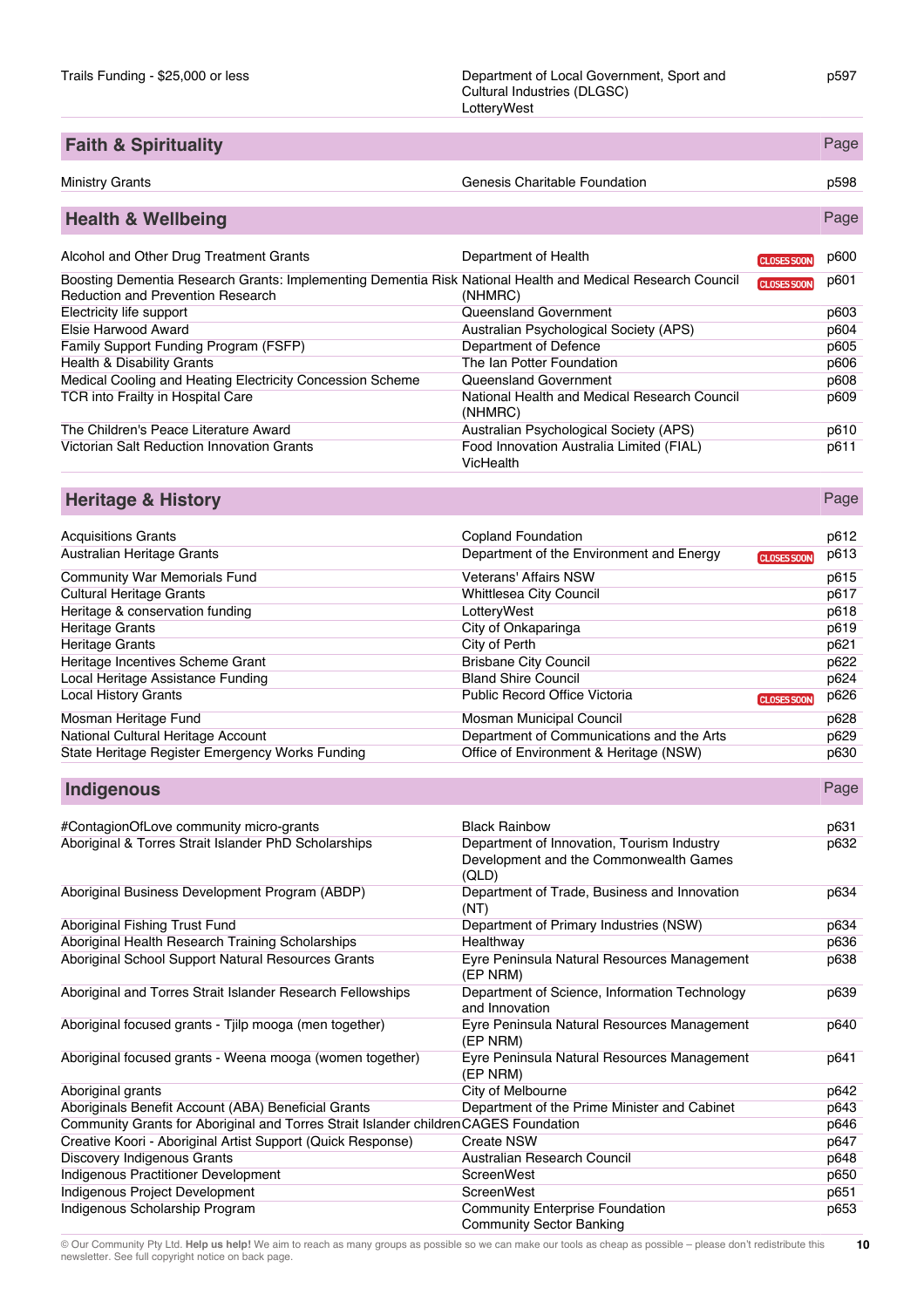| <b>Indigenous Travel Grants</b>                                                        | Screen Australia                                                                                                   | p654         |
|----------------------------------------------------------------------------------------|--------------------------------------------------------------------------------------------------------------------|--------------|
| <b>Indigenous Visual Arts Industry Support</b>                                         | Department of Communications and the Arts                                                                          | p656<br>p658 |
| Indigenous Writing (black&write!) Fellowships                                          | State Library of Queensland                                                                                        |              |
| Indigenous Youth Mobility Pathways Project (IYMP)                                      | Department of the Prime Minister and Cabinet<br>Career Employment Australia (CEA)                                  | p659         |
| New and Emerging Aboriginal and Torres Strait Islander<br>Organisation Support Program | <b>Community Services (ACT)</b>                                                                                    | p661         |
| PBC Capacity Building Grant for Native Title Corporations                              | Department of the Prime Minister and Cabinet                                                                       | p662         |
| Scholarship for Indigenous High School Students                                        | <b>Capstone Editing</b>                                                                                            | p663         |
| Tailored Assistance Indigenous Employment Grants                                       | Department of the Prime Minister and Cabinet                                                                       | p664         |
| The Noongar Charitable Trust (NCT) Fund                                                | <b>Equity Trustees</b>                                                                                             | p666         |
| <b>Infrastructure</b>                                                                  |                                                                                                                    | Page         |
| Automotive Transformation Scheme (ATS)                                                 | AusIndustry                                                                                                        | p667         |
| Regional Infrastructure Fund (RIF)                                                     | Regional Development Victoria                                                                                      | p668         |
| Shopfront Improvement and Access Grant                                                 | City of Wodonga                                                                                                    | p670         |
| <b>International</b>                                                                   |                                                                                                                    | Page         |
| Commonwealth Grants Programme - General Grants                                         | <b>Commonwealth Foundation</b>                                                                                     | p671         |
| Strengthening civic voices grants                                                      | <b>Commonwealth Foundation</b>                                                                                     | p673         |
|                                                                                        |                                                                                                                    |              |
| <b>LGBTIQ - Gay &amp; Lesbian</b>                                                      |                                                                                                                    | Page         |
| Small & Quick Response Grants Program                                                  | The Gay and Lesbian Foundation of Australia<br>(GALFA)                                                             | p674         |
| <b>Manufacturing</b>                                                                   |                                                                                                                    | Page         |
| Advanced Manufacturing Early Stage Research Fund (AMESRF)                              | Department of Industry, Innovation and Science<br>Advanced Manufacturing Growth Centre (AMGC)                      | p676         |
| Advanced Manufacturing Innovation and Growth Voucher System                            | Department of State Growth (TAS)                                                                                   | p677         |
| Advanced Manufacturing Market Expansion Program                                        | Department of State Growth (TAS)                                                                                   | p679         |
| <b>Media &amp; Communications</b>                                                      |                                                                                                                    | Page         |
| <b>Emergency Grants</b>                                                                | Community Broadcasting Foundation Ltd                                                                              | p680         |
| <b>Mental Health</b>                                                                   |                                                                                                                    | Page         |
| <b>Better Futures Grants</b>                                                           | Queensland Mental Health Commission                                                                                | p681         |
| <b>Men's Shed Grants</b>                                                               | <b>Brisbane City Council</b>                                                                                       | p683         |
|                                                                                        |                                                                                                                    |              |
| <b>Multicultural</b>                                                                   |                                                                                                                    | Page         |
| Celebrating Multicultural Queensland Projects Grants                                   | Department of Local Government, Racing and<br><b>CLOSES SOON</b><br>Multicultural Affairs (QLD)                    | p684         |
| <b>Festival Grants</b>                                                                 | Department of Local Government, Sport and<br>Cultural Industries (DLGSC)<br>Office of Multicultural Interests (WA) | p686         |
| <b>Strategic Project Grants</b>                                                        | Department of Local Government, Sport and<br>Cultural Industries (DLGSC)<br>Office of Multicultural Interests (WA) | p687         |
| <b>Professional Development</b>                                                        |                                                                                                                    | Page         |
| Creative Communities - Professional Development stream                                 | <b>Greater Geelong City Council</b>                                                                                | p689         |
| Matched Development Investment Fund                                                    | <b>ScreenWest</b>                                                                                                  | p689         |
| Non-Profit Fellowship (NPF) Program                                                    | Harvard Club of Victoria (HCV)                                                                                     | p690         |
| Travel - Business and Marketing                                                        | ScreenWest                                                                                                         | p692         |
| Travel - Skills Development and Exposure                                               | ScreenWest                                                                                                         | p693         |
| <b>Research</b>                                                                        |                                                                                                                    | Page         |

© Our Community Pty Ltd. **Help us help!** We aim to reach as many groups as possible so we can make our tools as cheap as possible – please don't redistribute this newsletter. See full copyright notice on back page. **11**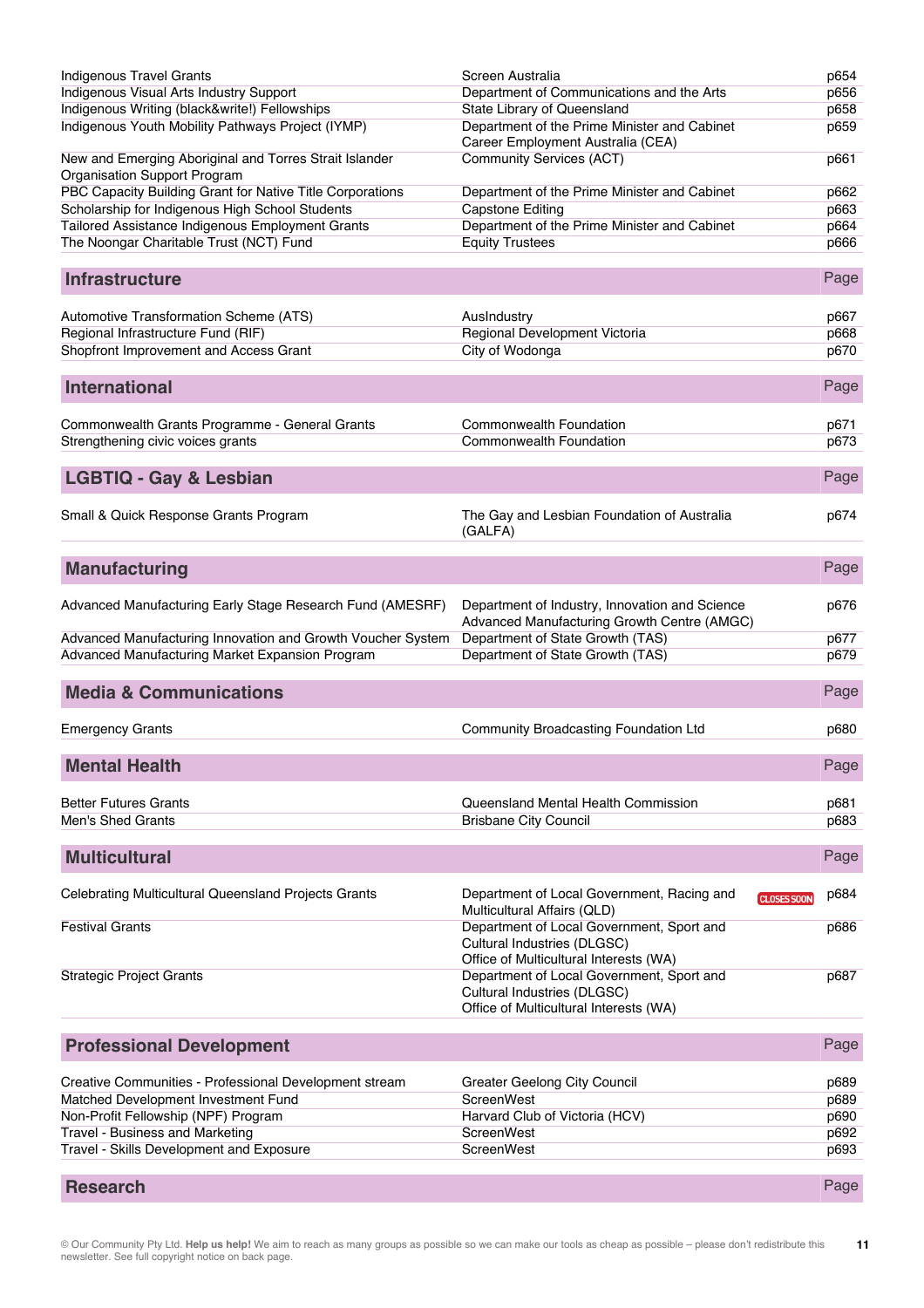| AF Pillow Applied Mathematics Top-up Scholarship                                                | <b>Equity Trustees</b>                                                                                                           | <b>CLOSES SOON</b> | p695         |
|-------------------------------------------------------------------------------------------------|----------------------------------------------------------------------------------------------------------------------------------|--------------------|--------------|
| Australia-India Strategic Research Fund (AISRF) Projects                                        | Department of Industry, Innovation and Science                                                                                   |                    | p696         |
| Boosting Dementia Research Grants: Improving Dementia Data                                      | National Health and Medical Research Council                                                                                     | <b>CLOSES SOON</b> | p698         |
| and Methods                                                                                     | (NHMRC)                                                                                                                          |                    |              |
| Capstone Editing Grant for Mid-Career Researchers                                               | <b>Capstone Editing</b>                                                                                                          |                    | p699         |
| Collaborative Research Grant Scheme (NHMRC-EU Scheme)                                           | National Health and Medical Research Council<br>(NHMRC)                                                                          |                    | p700         |
| College of Forensic Psychologists Maconochie Prize                                              | Australian Psychological Society (APS)                                                                                           |                    | p702         |
| <b>Development Grants</b>                                                                       | National Health and Medical Research Council<br>(NHMRC)                                                                          |                    | p703         |
| Discovery Early Career Researcher Award (DECRA)                                                 | Australian Research Council                                                                                                      |                    | p704         |
| <b>Discovery Projects Grants</b>                                                                | Australian Research Council                                                                                                      |                    | p706         |
| <b>Equipment Grants</b>                                                                         | The Prince Charles Hospital Foundation                                                                                           | <b>CLOSES SOON</b> | p707         |
| <b>Exploratory Research Grants</b>                                                              | Healthway                                                                                                                        |                    | p708         |
| <b>Future Fellowships</b>                                                                       | Australian Research Council                                                                                                      | <b>CLOSES SOON</b> | p710         |
|                                                                                                 |                                                                                                                                  |                    |              |
| Gambling research grants                                                                        | Community Benefit Fund (NT)                                                                                                      |                    | p712         |
| <b>Health Promotion Research Fellowships</b><br>Health Promotion Research Training Scholarships | Healthway<br>Healthway                                                                                                           |                    | p713<br>p714 |
| <b>Intervention Research Grants</b>                                                             | Healthway                                                                                                                        |                    | p716         |
| <b>Investigator Grants</b>                                                                      | National Health and Medical Research Council                                                                                     |                    | p717         |
|                                                                                                 | (NHMRC)                                                                                                                          |                    |              |
| Lasker Award                                                                                    | The Albert & Mary Lasker Foundation                                                                                              |                    | p719         |
| Linkage Projects Scheme - Collaborative research partnerships                                   | Australian Research Council                                                                                                      |                    | p720         |
| MRFF: Frontier Health and Medical Research Program Stage One                                    | Department of Industry, Innovation and Science                                                                                   |                    | p722         |
| # Research Plan                                                                                 | Department of Health                                                                                                             |                    |              |
| MRFF: Keeping Australians Out of Hospital Grants                                                | National Health and Medical Research Council<br>(NHMRC)                                                                          |                    | p724         |
| New Investigator Grants                                                                         | The Prince Charles Hospital Foundation                                                                                           |                    | p726         |
| PFAS Remediation Research Program                                                               | Australian Research Council                                                                                                      |                    | p727         |
| Reef Guardian Research Grants                                                                   | Great Barrier Reef Marine Park Authority                                                                                         |                    | p729         |
| <b>Research Grants</b>                                                                          | LotteryWest                                                                                                                      |                    | p730         |
| Research and Development (R&D) Tax Incentive                                                    | Department of Industry, Innovation and Science<br><b>Australian Taxation Office</b>                                              |                    | p732         |
| STEM+ Business Fellowship Program                                                               | The Commonwealth Scientific and Industrial<br>Research Organisation (CSIRO)<br>The Science and Industry Endowment Fund<br>(SIEF) |                    | p733         |
| Swinburne Research Institute Seed Grants                                                        | Swinburne University of Technology                                                                                               |                    | p735         |
| TCR Nutrition in Aboriginal and Torres Strait Islander Peoples                                  | National Health and Medical Research Council<br>(NHMRC)                                                                          |                    | p736         |
| TechVouchers Program                                                                            | Department of Industry (NSW)                                                                                                     |                    | p737         |
| Visiting Fellows Program                                                                        | Healthway                                                                                                                        |                    | p738         |
| <b>Rural &amp; Regional</b>                                                                     |                                                                                                                                  |                    | Page         |
|                                                                                                 |                                                                                                                                  |                    |              |
| <b>Community Futures Grants</b>                                                                 | Royal Agriculture Society of NSW                                                                                                 |                    | p739         |
| Growing Local Economies fund                                                                    | <b>NSW Government</b>                                                                                                            |                    | p740         |
| RAS Foundation VET Scholarships                                                                 | Royal Agriculture Society of NSW                                                                                                 |                    | p742         |
| School Transport Assistance Scheme (STAS)                                                       | Department of Transport and Main Roads                                                                                           |                    | p743         |
| Stronger Regional Communities Plan                                                              | Regional Development Victoria                                                                                                    |                    | p744         |
| Tackling Tough Times Together (TTTT) Grants                                                     | Foundation for Rural and Regional Renewal<br>(FRRR)                                                                              |                    | p745         |
| Western Australian Regional Film Fund (WARFF)                                                   | ScreenWest                                                                                                                       |                    | p747         |
| <b>Science &amp; Technology</b>                                                                 |                                                                                                                                  |                    | Page         |
| <b>Biomedical Translation Fund (BTF)</b>                                                        |                                                                                                                                  |                    | p749         |
| Data Science Strategy                                                                           | Department of Health<br>Institute of Technology for Australia and New                                                            |                    | p750         |
|                                                                                                 | Zealand (TITAN)                                                                                                                  |                    |              |
| <b>INCITE Awards</b>                                                                            | WA Information Technology and<br>Telecommunications Alliance (WAITTA)                                                            |                    | p751         |
| Match Funds and Website Grants                                                                  | Institute of Technology for Australia and New<br>Zealand (TITAN)                                                                 |                    | p753         |
| <b>National Awards</b>                                                                          | The Pearcey Foundation                                                                                                           |                    | p754         |
| Sponsorship Grants for Student Science Engagement and<br><b>International Competitions</b>      | Department of Industry, Innovation and Science                                                                                   |                    | p755         |
| The Eirene Lucas Foundation Grants                                                              | Aurizon                                                                                                                          |                    | p756         |
|                                                                                                 | The Eirene Lucas Foundation                                                                                                      |                    |              |

© Our Community Pty Ltd. **Help us help!** We aim to reach as many groups as possible so we can make our tools as cheap as possible – please don't redistribute this newsletter. See full copyright notice on back page. **12**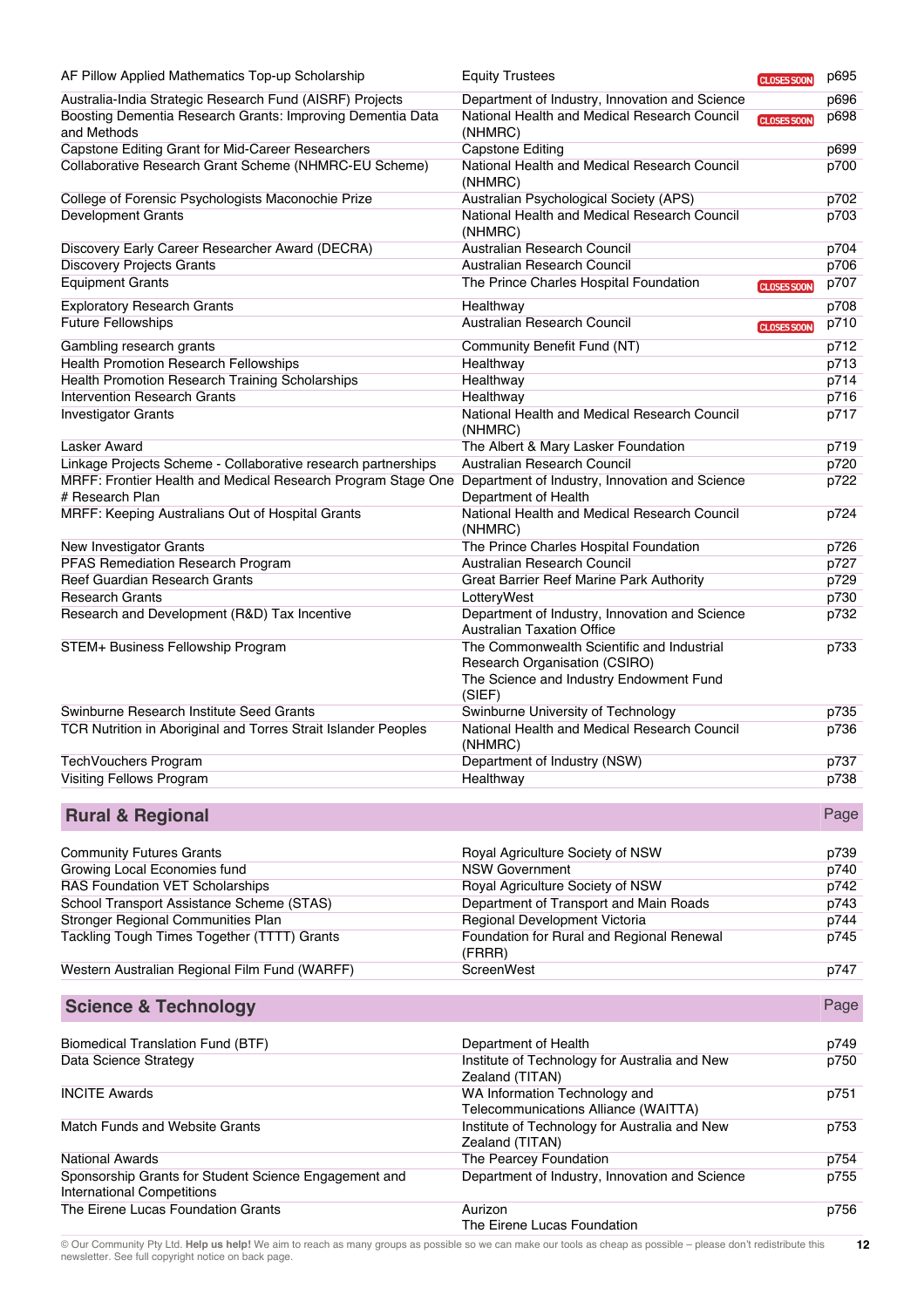| <b>Seniors</b>                                                    |                                                                          | Page         |
|-------------------------------------------------------------------|--------------------------------------------------------------------------|--------------|
| Be Connected program: Activation grants                           | Department of Social Services (DSS)                                      | p757         |
| Veteran and Community Grants                                      | Good Things Foundation<br>Department of Veterans' Affairs                | p758         |
| <b>Social Enterprise</b>                                          |                                                                          | Page         |
|                                                                   |                                                                          |              |
| <b>Kick-Starter Grants</b>                                        | Liverpool City Council                                                   | p759         |
| Social Enterprise Development and Investment Funds (SEDIF)        | Department of Jobs and Small Business                                    | p760         |
| <b>Sport &amp; Recreation</b>                                     |                                                                          | Page         |
| <b>Active Kids</b>                                                | Office of Sport (NSW)                                                    | p761         |
| Active Maribyrnong Grants Program                                 | Maribyrnong City Council                                                 | p762         |
| Active Moreland - Participation Support                           | <b>Moreland City Council</b>                                             | p763         |
| Active Regional Communities Grants                                | Department of Local Government, Sport and<br>Cultural Industries (DLGSC) | p764         |
| <b>Activelink Program</b>                                         | City of Melville                                                         | p766         |
| Aspirations4kids in Sport Funding                                 | Aspirations4Kids in Sport Limited                                        | p767         |
| <b>CSRFF Small Grants</b>                                         | Department of Local Government, Sport and<br>Cultural Industries (DLGSC) | p768         |
| <b>Community Equipment Grants</b>                                 | <b>City of West Torrens</b>                                              | p770         |
| <b>Country Sport Enrichment Scheme</b>                            | Department of Local Government, Sport and<br>Cultural Industries (DLGSC) | p771         |
| <b>Emergency Grant: Sporting and Recreational Equipment</b>       | Sport and Recreation Victoria                                            | p773         |
| <b>Facility Loan Scheme</b>                                       | <b>Tennis Australia</b>                                                  | p774         |
| Grassroots Football, Cricket, and Netball Facility Program        | Office for Recreation, Sport and Racing (SA)                             | p775         |
| Individual Achievement Fund                                       | Moreton Bay Regional Council                                             | p777         |
| Individual Athlete Grants                                         | <b>Albury City Council</b>                                               | p778         |
| Junior Sport Grants: Club and Individual                          | Mackay Regional Council                                                  | p780         |
| Logan Sports Development Travel Assistance                        | Logan City Council                                                       | p781         |
| Macca's Junior Sports Grants                                      | McDonalds                                                                | p782         |
| <b>NT Sports Awards</b>                                           | Department of Tourism and Culture (NT)                                   | p783         |
| National Court Rebate Scheme                                      | <b>Tennis Australia</b>                                                  | p785         |
| National Representative Fund                                      | Tasmanian Institute of Sport                                             | p786         |
| National/ International Sport Championships Program               | Sport and Recreation Tasmania                                            | p787         |
| North West Travel Subsidy                                         | Department of Local Government, Sport and<br>Cultural Industries (DLGSC) | p789         |
| Our Sporting Future Program                                       | <b>Greater Shepparton City Council</b>                                   | p791         |
| Parramatta Representative Sport Grants                            | Parramatta City Council                                                  | p792         |
| Planning and Research Program                                     | Office for Recreation, Sport and Racing (SA)                             | p794         |
| Recreation & Sport Small Grants Scheme - Individuals              | City of Victor Harbor<br>Sport and Recreation Victoria                   | p795         |
| <b>Significant Sporting Events Program</b><br>Sponsorship Program | <b>City of West Torrens</b>                                              | p796<br>p798 |
| <b>Sport Grants</b>                                               | Nillumbik Shire Council                                                  | p799         |
| Sport Recreation & Community Grant Writer Program                 | Logan City Council                                                       | p800         |
| Sport and Active Recreation Donation Program                      | City of Onkaparinga                                                      | p801         |
| Sport and active recreation grants: grass roots                   | Department of Sport and Recreation (NT)                                  | p802         |
| Sporting Club Education Grant                                     | <b>Banyule City Council</b>                                              | p804         |
| Sporting Club Grants                                              | City of Port Adelaide Enfield                                            | p805         |
| Sporting Donations Program                                        | <b>Liverpool City Council</b>                                            | p806         |
| Sporting Grants - Bursaries & Event Sponsorship                   | Ipswich City Council                                                     | p807         |
| Sporting and Recreation Assistance Program                        | Western Downs Regional Council                                           | p808         |
| Sports Aid Grants                                                 | Hume City Council (VIC)                                                  | p810         |
| Sports Committee Funding                                          | <b>Clarence Valley Council</b>                                           | p811         |
| <b>Sports Travel Grants</b>                                       | <b>Banyule City Council</b>                                              | p812         |
| Urgent funding: Sport and active recreation grants                | Department of Sport and Recreation (NT)                                  | p813         |
| Victorian Gold Foundation Trust Fund Grants                       | Victorian Golf Foundation                                                | p815         |
| Young People in Sport Grants                                      | Cairns Regional Council                                                  | p816         |
| Youth Sponsorship Program                                         | Salisbury City Council                                                   | p817         |
| Youth grants for arts, cultural and sporting interests            | <b>Whittlesea City Council</b>                                           | p818         |
| <b>Start Up</b>                                                   |                                                                          | Page         |

Building Partnerships grant and the state of the South Solos For NSW p819 p819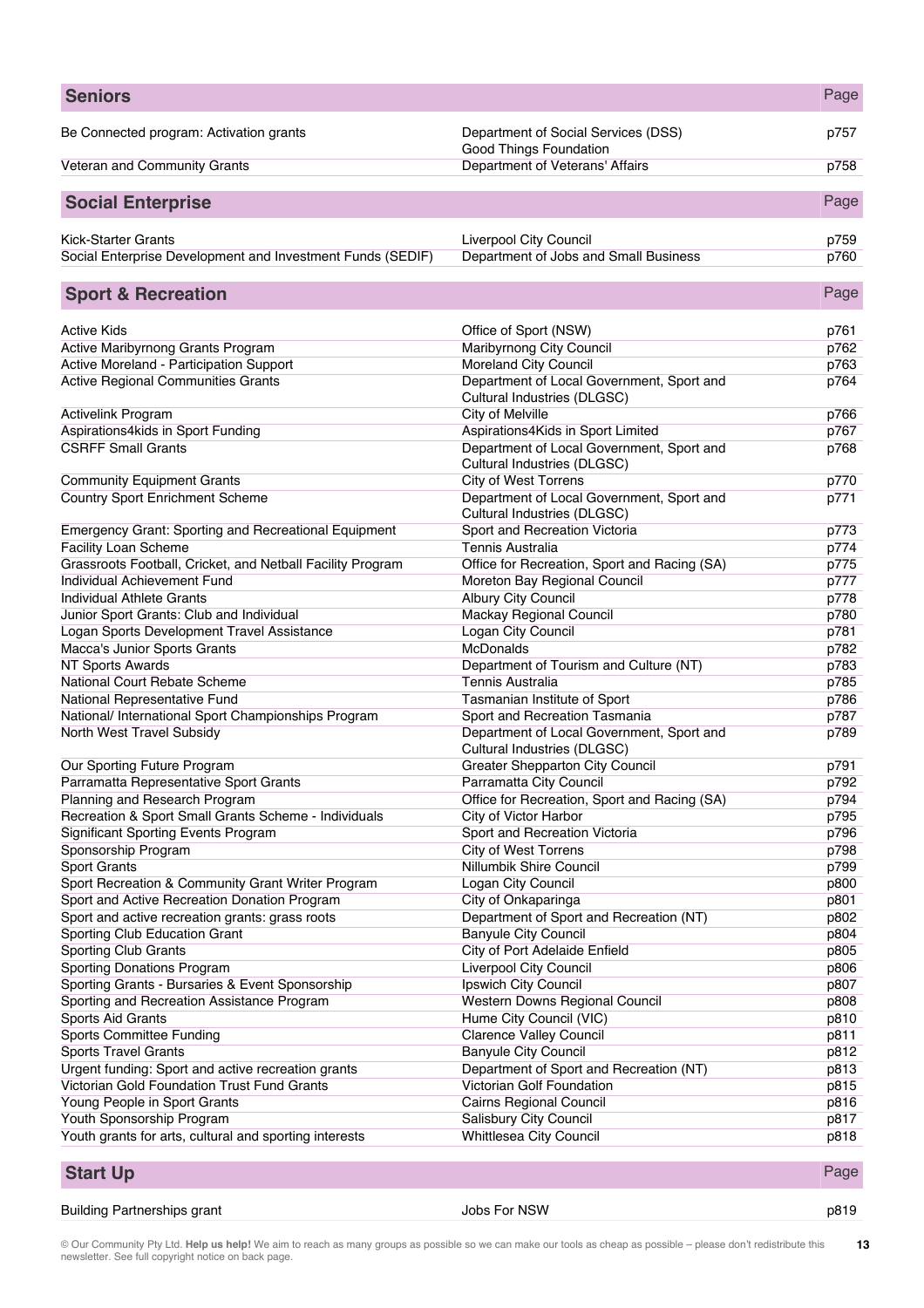| <b>CSIRO Kick-Start Funding</b>                                                    | The Commonwealth Scientific and Industrial<br>Research Organisation (CSIRO)           |                                          | p820         |
|------------------------------------------------------------------------------------|---------------------------------------------------------------------------------------|------------------------------------------|--------------|
| Incubator Support - Expert-in-Residence                                            | Department of Industry, Innovation and Science                                        |                                          | p821         |
| Incubator Support for new and existing incubators                                  | Department of Industry, Innovation and Science                                        |                                          | p824         |
| Innovation Grants Program                                                          | <b>Brisbane City Council</b>                                                          |                                          | p826         |
| Landing Pads program for Start-ups                                                 | Austrade                                                                              |                                          | p828         |
|                                                                                    | Australia Unlimited                                                                   |                                          |              |
| Round 9: Expert-in-Residences (EIRs) for Coworking Spaces                          | LaunchVic                                                                             |                                          | p829         |
| funding                                                                            |                                                                                       |                                          |              |
| Tapping In - Student Start-Up Grant                                                | Small Technologies Cluster (STC)                                                      |                                          | p830         |
| <b>Students</b>                                                                    |                                                                                       |                                          | Page         |
| Asian Exchange Scholarship                                                         | <b>Westpac Bicentennial Foundation</b>                                                |                                          | p831         |
| Catherine Bonnes AM Scholarship                                                    | Broken Hill District Hearing Resource Centre Inc CLOSES SOON                          |                                          | p832         |
| Enhance Student Experience Grants Program                                          | Department of State Growth (TAS)                                                      |                                          | p833         |
|                                                                                    |                                                                                       |                                          |              |
| <b>Tourism &amp; Travel</b>                                                        |                                                                                       |                                          | Page         |
| Boosting Business Events Bid Fund Program                                          | Tourism Australia                                                                     |                                          | p835         |
| One-off Assistance grants: Winter events                                           | Events Tasmania                                                                       |                                          | p836         |
| <b>Regional Events Fund</b>                                                        | Visit Victoria                                                                        |                                          | p837         |
|                                                                                    | Department of Economic Development, Jobs,                                             |                                          |              |
|                                                                                    | Transport and Resources (VIC)                                                         |                                          |              |
| Regional Tourism Product Development Program                                       | <b>Destination New South Wales</b>                                                    |                                          | p840         |
| <b>Touring Grant</b>                                                               | Events Tasmania                                                                       |                                          | p841         |
| Tourism Events Grants Program                                                      | City of Ballarat                                                                      |                                          | p842         |
|                                                                                    |                                                                                       |                                          |              |
| <b>Women</b>                                                                       |                                                                                       |                                          | Page         |
| <b>ACT Women's Awards</b>                                                          | Community Services (ACT)                                                              |                                          | p844         |
| ACT Women's Return to Work Grants Program                                          | <b>ACT Office of Women</b>                                                            |                                          | p845         |
|                                                                                    | Community Services (ACT)                                                              |                                          |              |
| <b>Female Participation Grant</b>                                                  | Moreland City Council                                                                 |                                          | p846         |
|                                                                                    |                                                                                       |                                          |              |
| <b>Grants for Women</b>                                                            | Northern Territory Government                                                         |                                          | p847         |
|                                                                                    |                                                                                       |                                          | p849         |
| Minister for Women's scholarships<br>Venture funding for women-led businesses      | Charles Darwin University (CDU)<br>SheEO                                              |                                          | p850         |
| Women in Trades Grants                                                             | Skills Canberra                                                                       | <b>CLOSES SOON</b><br><b>CLOSES SOON</b> | p851         |
|                                                                                    |                                                                                       |                                          |              |
| Women's Leadership Development Program                                             | Department of the Prime Minister and Cabinet<br><b>Monash University</b>              |                                          | p853<br>p855 |
| Your Leadership Voice: Women in Focus Scholarships                                 |                                                                                       |                                          |              |
| Youth                                                                              |                                                                                       |                                          | Page         |
| Assistance to Individuals                                                          | George Town Council                                                                   |                                          | p856         |
| Cash donations                                                                     | City of Swan                                                                          |                                          | p857         |
| Grants for rural and regional students                                             | The Country Education Foundation (CEF) of<br>Australia                                |                                          | p858         |
|                                                                                    |                                                                                       |                                          |              |
| Junior Development Grants                                                          | <b>City of West Torrens</b>                                                           |                                          | p859         |
| <b>Newsboys Foundation Grants</b>                                                  | Newsboys Foundation                                                                   |                                          | p860         |
| Queensland Youth Week Grants                                                       | Moreton Bay Regional Council                                                          |                                          | p861         |
| Transition to Independent Living Allowance (TILA)<br>Young Athletes Travel Subsidy | Department of Social Services (DSS)<br>Department of National Parks, Sport and Racing |                                          | p862<br>p864 |
|                                                                                    | (QLD)                                                                                 |                                          |              |
| Youth Achievement Grant                                                            | City of Subiaco                                                                       |                                          | p865         |
| Youth Achievement Grant program                                                    | City of Marion                                                                        |                                          | p866         |
| Youth Development Fund                                                             | City of Melville                                                                      |                                          | p866         |
| Youth Dream Big Fund                                                               | City of Mandurah                                                                      |                                          | p868         |
| Youth Encouragement Grants                                                         | Mornington Peninsula Shire                                                            |                                          | p869         |
| Youth Engagement Quick Response Grants                                             | Office of Youth Affairs (NT)                                                          |                                          | p870         |
| Youth Funding                                                                      | <b>Matana Foundation</b>                                                              |                                          | p871         |
| Youth Grants                                                                       | Shire of Mundaring                                                                    |                                          | p873         |
| <b>Youth Grants</b>                                                                | Renmark Paringa Council                                                               |                                          | p873         |
| <b>Youth Grants Fund</b>                                                           | <b>City of Nedlands</b>                                                               |                                          | p874         |
| Youth Incentive Scheme                                                             | <b>Light Regional Council</b>                                                         |                                          | p876         |
| Youth Initiative Grants                                                            | Moreland City Council                                                                 |                                          | p876         |
| Youth InterACT Scholarship Program<br>Youth Sponsorship Program                    | <b>Community Services (ACT)</b><br>Alexandrina Council                                |                                          | p877<br>p879 |

© Our Community Pty Ltd. **Help us help!** We aim to reach as many groups as possible so we can make our tools as cheap as possible – please don't redistribute this newsletter. See full copyright notice on back page. **14**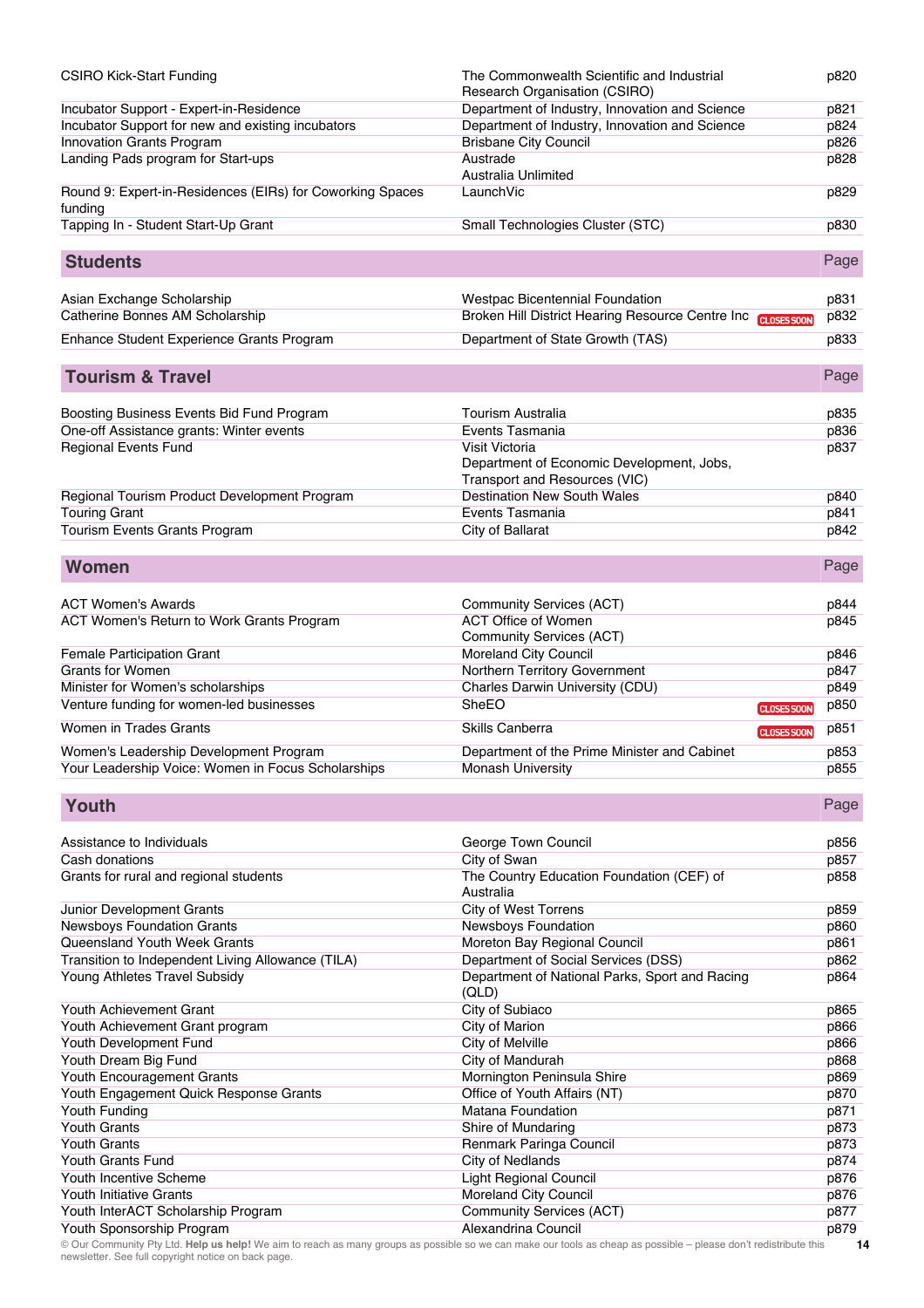| Youth Sponsorship Scheme | Unley City Council | p880 |
|--------------------------|--------------------|------|
| Youth Sport Grants       | City of Melville   | p881 |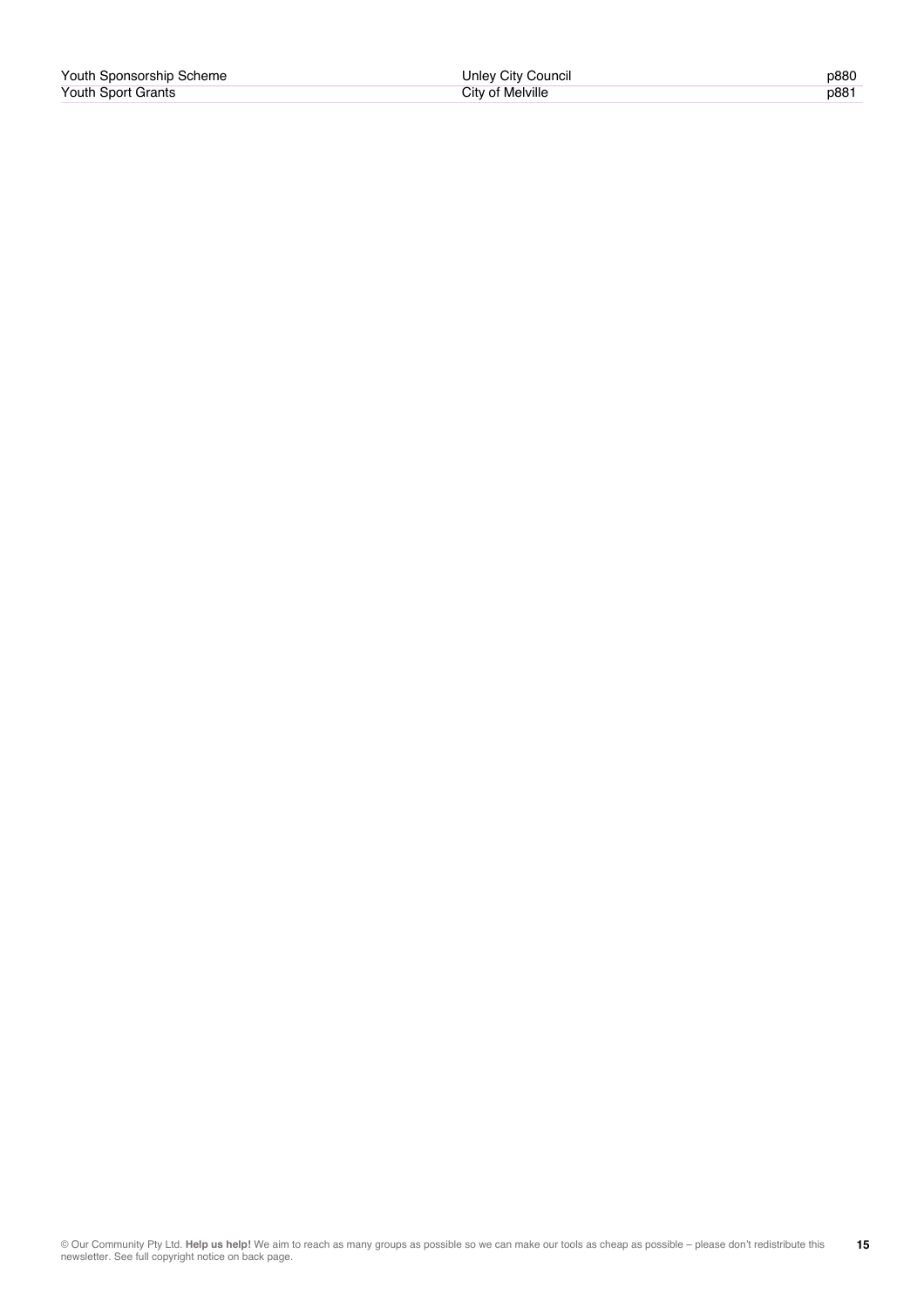## **Donation Program**

| <b>Funding Provider</b><br>City of West Torrens<br>Location<br><b>West Torrens</b><br><b>Funding Type</b><br>G08490<br>Grant | Eligible to<br>Not-for-Profit<br><b>O</b> Unincorporated Assoc<br>Individual | <b>Funding</b><br>\$1,000<br><b>Total Pool: Undisclosed</b><br><b>Rounds</b><br>Ongoing |
|------------------------------------------------------------------------------------------------------------------------------|------------------------------------------------------------------------------|-----------------------------------------------------------------------------------------|
| <b>Primary Category</b><br>not defined                                                                                       |                                                                              |                                                                                         |

## **Purpose**

Our Donations Program provides support for community organisations and groups working with people in need.

## **Overview**

Donation applications will be assessed against the following:

- The organisation is located in the City of West Torrens and/or is supporting residents in the City of West Torrens.
- The organisation has limited capacity to raise funds.
- The organisation is incorporated and not for profit.
- How the donation will target the most disadvantaged members of the West Torrens community (eg. Homeless, families in need, frail aged, vulnerable people).
- How/why the situation is urgent and/or immediate.

## **Limitations**

Individuals, incorporated not-for-profit organisations and groups are eligible to apply if they:

- Are located within the Council area and primarily serve West Torrens residents.
- Can demonstrate their capacity (if located outside of the City of West Torrens) to provide services and/or benefits to Council residents by forming partnerships with one or more local community groups.
- Have a current ABN or are auspiced/sponsored by an incorporated body with an ABN.
- Form a partnership (if an individual applicant) with one or more local community groups that have an ABN.
- Are a school and can demonstrate a partnership with one or more local community group(s) for the delivery of the funded activity.
- Can establish (if asked) the bona fides of their group by providing the following information: a copy of their constitution; a copy of the minutes from their most recent AGM; a membership application form and annual cost of membership (if any); total membership numbers and the percentage of members who are residents of West Torrens; and the name and contact details of group members who are authorised to speak on behalf of their group.

## **Applications / Guidelines**

### **Application methods:** Online

**Website:** https://www.fundingcentre.com.au/grant/G08490/info **Guidelines:** https://www.fundingcentre.com.au/grant/G08490/guidelines

 **Apply using SmartyGrants:** https://www.fundingcentre.com.au/grant/G08490/apply **Phone:** 8416 6333

Back to Top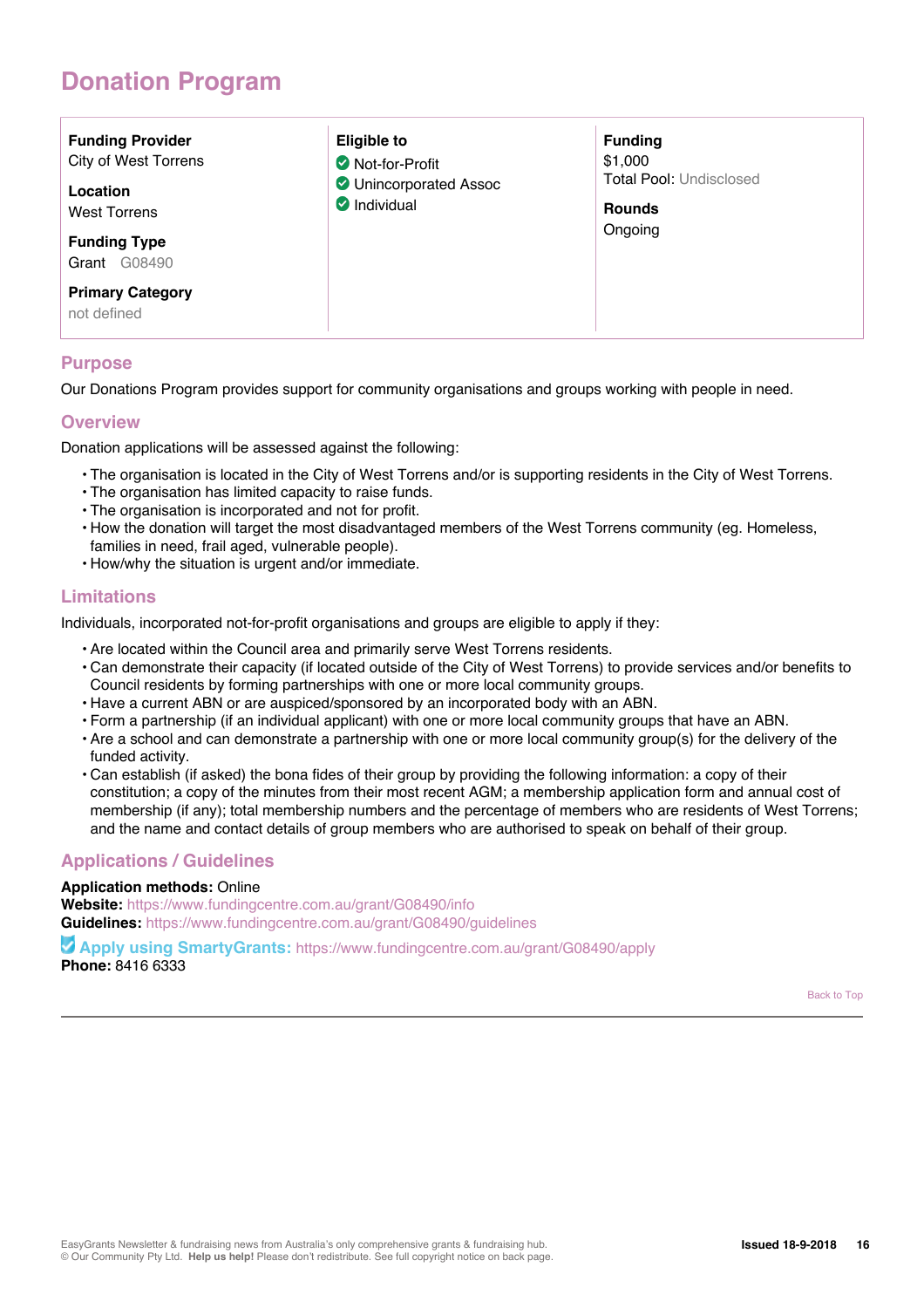## **Drought Relief Assistance Scheme (DRAS)**

| <b>Funding Provider</b><br>Department of Agriculture and<br><b>Fisheries</b><br>Location<br>QLD | <b>Eligible to</b><br>Business<br>Not-for-Profit<br>Individual | <b>Funding</b><br>Amount: \$0 to \$50,000<br><b>Total Pool: Undisclosed</b><br><b>Rounds</b><br>Ongoing |
|-------------------------------------------------------------------------------------------------|----------------------------------------------------------------|---------------------------------------------------------------------------------------------------------|
| <b>Funding Type</b><br>G02987<br>Grant                                                          |                                                                |                                                                                                         |
| <b>Primary Category</b><br>Agriculture, Forestry & Fishing                                      |                                                                |                                                                                                         |

## **Purpose**

The Queensland Government and Australian Government offer programs to help farm families, farm businesses and farm communities affected by drought.

## **Overview**

The purpose of the scheme is to help primary producers with drought-declared properties to:

- manage the welfare of their core breeding herd during drought
- restore their herds after drought.

Types of assistance available DRAS provides 3 assistance measures while an area or property is drought declared, and 2 assistance measures after the drought declaration is revoked.

Producers with a property that is currently drought declared may be eligible for:

- freight subsidies for transporting fodder
- freight subsidies for transporting water
- the Emergency Water Infrastructure Rebate (EWIR), which provides a rebate on the purchase and installation of water infrastructure installed for emergency animal welfare needs.

Producers with a property that has had its drought declaration revoked may be eligible for:

- freight subsidies for transporting livestock returning from agistment
- freight subsidies for transporting livestock purchased for restocking.

#### **Maximum amounts available during drought declaration**

The maximum amount available under DRAS is initially a **total of \$20,000** per property, per financial year.

For the purposes of this scheme, all properties or land parcels included under a single property identification code (PIC) are considered to be 1 property. DRAS does not allow the splitting of partnerships, properties or land parcels to access more than the prescribed maximum amount.

If you reach the \$20,000 limit for your property, **you can apply to extend the limit up to \$50,000** depending on the length of time your property has been in drought. To do this, you will need to prepare a drought management plan (DMP) for your property and have it endorsed by a DAF officer. Once your DMP is endorsed, the applicable ceiling applies to the entire current financial year and later financial years.

Once a drought declaration is revoked, the DRAS ceiling is the level the property was on immediately before the revocation. It remains at that level for the period that the property is eligible to apply for DRAS. For example, if a property with an approved DMP was in the third year of being drought declared, the DRAS ceiling would be \$40,000 once the declaration was revoked.

## **Applications / Guidelines**

**Application methods:** Mail **Website:** https://www.fundingcentre.com.au/grant/G02987/info **Guidelines:** https://www.fundingcentre.com.au/grant/G02987/guidelines **Address:** GPO Box 46 BRISBANE 4001 QLD **Phone:** 1800 025 656

Back to Top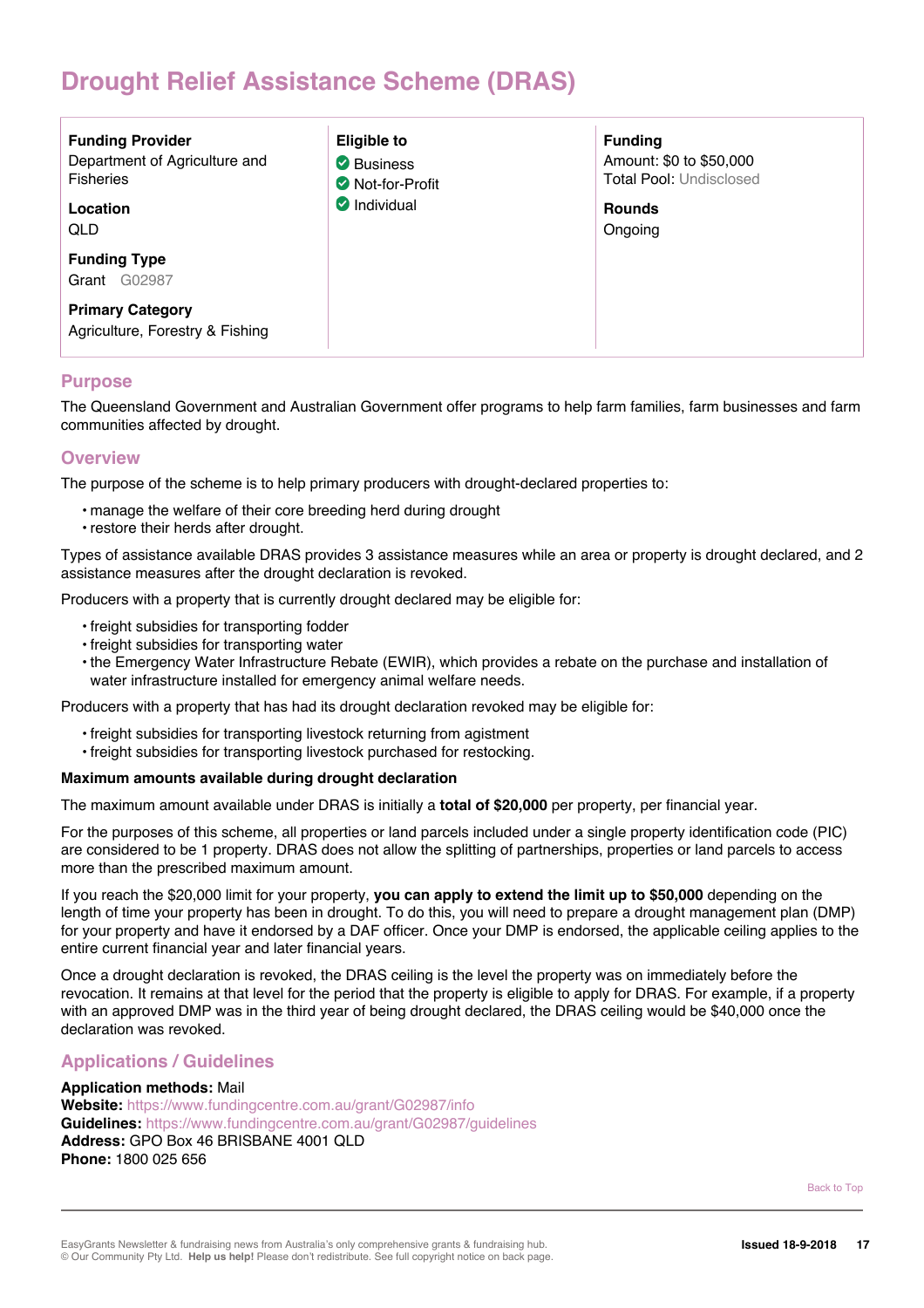## **Farm Business Analysis Assistance**

| <b>Funding Provider</b><br>Queensland Rural and Industry<br>Development Authority (QRIDA) | <b>Eligible to</b><br>Business | <b>Funding</b><br><b>Amount: Undisclosed</b><br><b>Total Pool: Undisclosed</b> |
|-------------------------------------------------------------------------------------------|--------------------------------|--------------------------------------------------------------------------------|
| Location<br>QLD                                                                           |                                | <b>Rounds</b><br>Ongoing                                                       |
| <b>Funding Type</b><br>G08629<br>Grant                                                    |                                |                                                                                |
| <b>Primary Category</b><br>Agriculture, Forestry & Fishing                                |                                |                                                                                |

## **Purpose**

Farm Business Analysis Assistance is administered by the Farm Debt Restructure Office (FDRO) within the Queensland Rural and Industry Development Authority (QRIDA).

FDRO assists primary producers experiencing financial distress by providing independent expert financial information and analysis of their farm business.

## **Overview**

The objective of this assistance is to provide a farm business analysis to primary producers who are in financial distress to help inform business decisions concerning the future of their primary production enterprise.

The farm business analysis will be delivered by suitably qualified providers and will include:

- a review and analysis of past, present and future operations under current business directions
- a set of options aimed at repairing, reducing or rationalising the impacts of current issues facing the primary production enterprise.

Farm Business Analysis Assistance is limited to the cost of the service provider selected to complete the report and does not extend to third parties engaged throughout the process.

The availability of Farm Business Analysis Assistance is subject to funds being available.

### **Applications:**

Applications are to be submitted on the Farm Business Analysis Assistance application form and be accompanied by the documentation stated in the form, including:

- a statement of assets and liabilities for the applicant and any associated entities
- past three (3) years' financial statements for the applicant and any associated entities, including profit and loss statements, balance sheets and depreciation schedules (cashbook figures may be provided if financial statements have not been prepared)
- past three (3) years' personal taxation returns for the applicant and any associated entities
- Australian Taxation Office Integrated Client Account Statements for the applicant and any associated entities
- Schedule of Account Details a schedule (included in the application form) is to be completed by each current lender (including banks, credit unions, lease/finance companies etc.) and attached to the application.

## **Example**

Examples of options that may be provided in a farm business analysis includes debt restructuring, industry diversification and, potentially, business rationalisation.

## **Limitations**

### **Assistance criteria:**

To be considered for this assistance applicants should:

- be a primary producer in financial distress
- have owned and operated their primary production enterprise for at least three (3) years
- have existing farm term debt in relation to their primary production enterprise
- demonstrate a need for the assistance. This may mean:
	- the applicant could benefit substantially from options provided in a farm business analysis
	- a farm business analysis could be critical to the continuation of the primary production enterprise
	- the applicant does not have the financial or other resources to access a similar professional service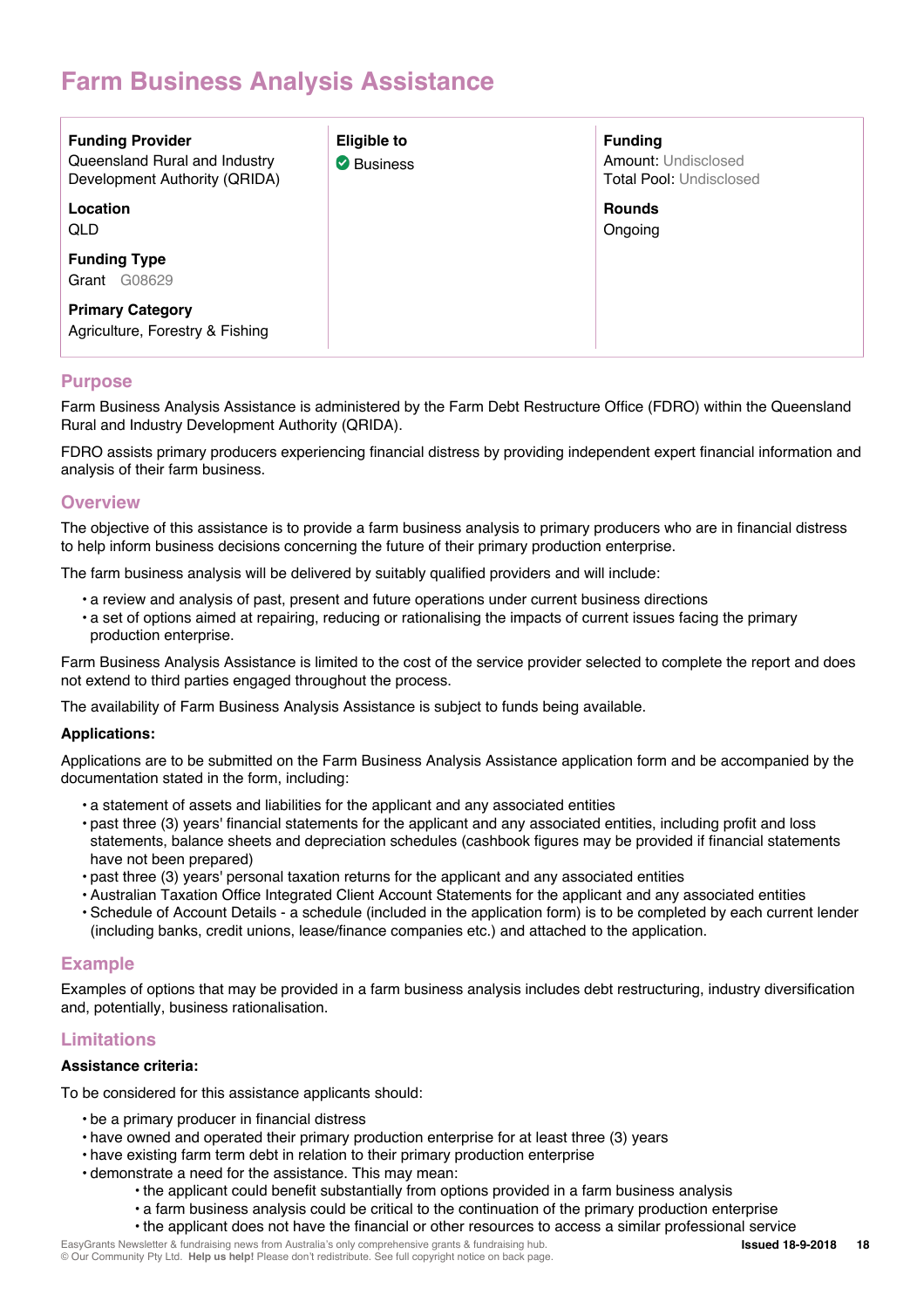- the applicant does not have non-farm or liquid assets more than the amount needed for prudent risk management
- not be involved in a mediation process under the *Farm Business Debt Mediation Act 2017*
- not be under administration or subject to recovery actions or heads of agreement currently in force under a mediation process, for example, the *Farm Business Debt Mediation Act 2017*.

## **Definitions:**

Primary producer means:

- a sole trader who spends the majority of his or her labour on, and derives the majority of his or her income from a primary production enterprise; or
- in relation to a partnership, proprietary company or trust that carries on a primary production enterprise, any partner in the partnership, shareholder in the company or beneficiary of the trust who spends most of their labour on, and derives the majority of their income from the primary production enterprise.

Primary production enterprise means a business that:

- is carried on by a sole trader, trust, partnership or proprietary company; and
- involves primary production, including the agricultural, apicultural, aquacultural, commercial wild-catch fishing, forestry, grazing and horticultural industries; and
- holds an Australian Business Number (ABN).

## **Applications / Guidelines**

**Application methods:** Mail, Email **Website:** https://www.fundingcentre.com.au/grant/G08629/info **Guidelines:** https://www.fundingcentre.com.au/grant/G08629/guidelines **Application:** https://www.fundingcentre.com.au/grant/G08629/apply **Email:** contact\_fdro@qrida.qld.gov.au **Phone:** 0400 228 677

Back to Top

## **Farm Management Grants**

| <b>Funding Provider</b><br>Queensland Rural and Industry<br>Development Authority (QRIDA) | Eligible to<br>Business<br>Individual | <b>Funding</b><br>Amount: \$0 to \$2,500<br><b>Total Pool: Undisclosed</b> |
|-------------------------------------------------------------------------------------------|---------------------------------------|----------------------------------------------------------------------------|
| Location<br>QLD                                                                           |                                       | <b>Rounds</b><br>Closes 30 Jun 2019                                        |
| <b>Funding Type</b><br>G08628<br>Grant                                                    |                                       |                                                                            |
| <b>Primary Category</b><br>Agriculture, Forestry & Fishing                                |                                       |                                                                            |

## **Purpose**

Farm Management Grants assist eligible Queensland primary producers or their relatives to offset the costs of professional advice associated with succession planning.

## **Overview**

The nature of assistance is a rebate to eligible applicants to offset the cost of the eligible professional advice incurred by the applicant.

The amount of the rebate is 50 per cent of the amount paid for the eligible professional advice up to a maximum of \$2,500 for each official receipt submitted to QRIDA.

Applicants may receive a maximum rebate of \$2,500 for each financial year of the scheme.

### **Applications**:

- Applications for assistance can be made before or after the applicant pays for eligible professional advice.
- An application made before the applicant pays for eligible professional advice must be accompanied by a quote for the eligible professional advice and any other relevant documentation to support the application.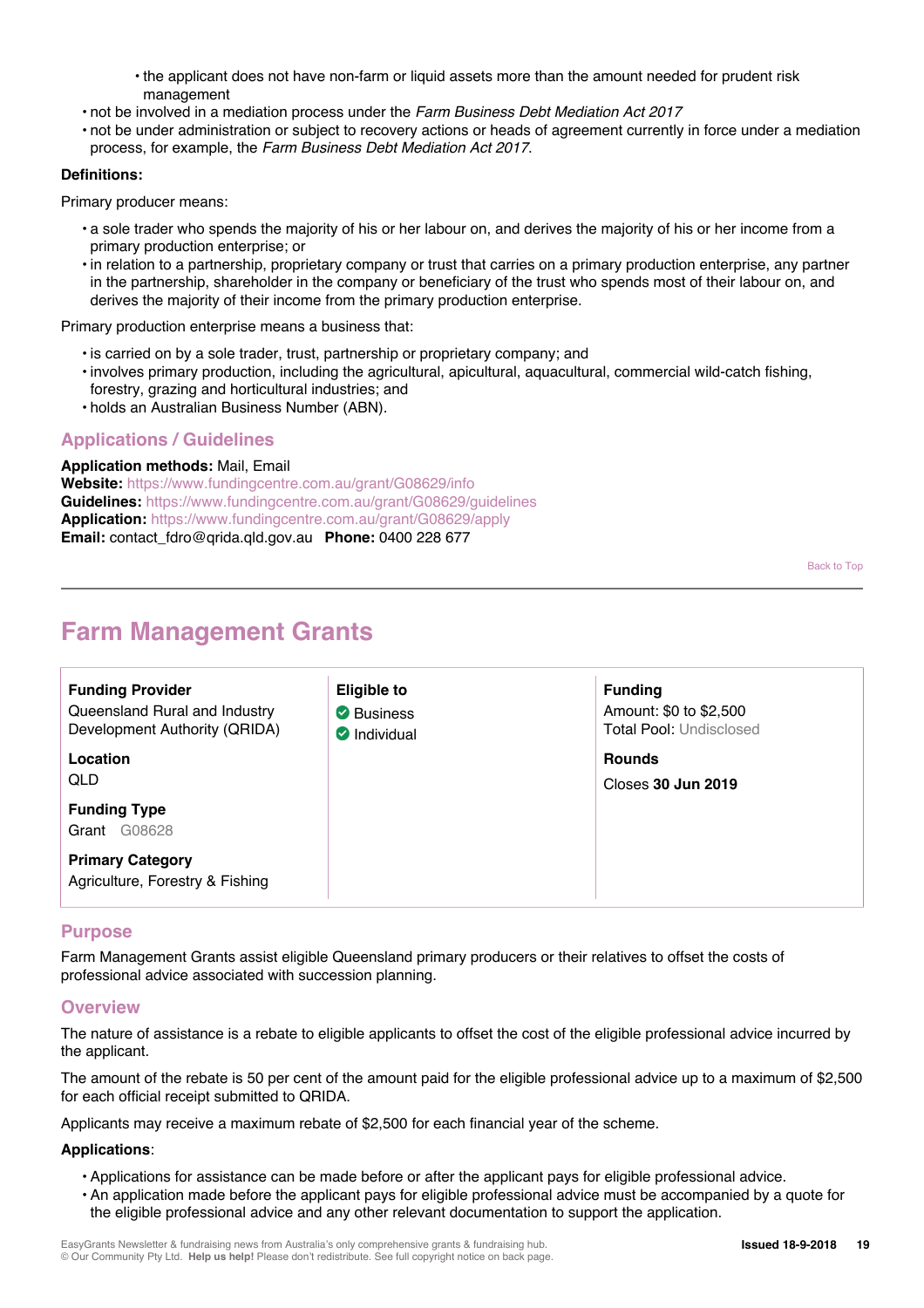- Payment will be made when the approved activity has been undertaken and evidence of payment as set out below is provided to QRIDA.
- An application made after the applicant pays for eligible professional advice must be accompanied by evidence of payment as follows:
	- tax invoice(s) clearly identifying the eligible professional advice provided; and
	- evidence of payment for the tax invoice(s) i.e. an official receipt(s) from the provider or a copy of the applicant's bank transfer(s) or bank statement(s).

The scheme will close on 30 June 2019.

## **Limitations**

### **Eligibility criteria:**

To be eligible for assistance an applicant must demonstrate to QRIDA's satisfaction that:

- the applicant is a primary producer or a relative of the primary producer; and
- they have paid for, or will pay for, eligible professional advice; and
- the eligible professional advice was received on or after 23 March 2017; and
- the eligible professional advice was or will be provided by a suitably qualified professional adviser who is • not related to the applicant; and
	- not employed by an entity owned or partially owned by the applicant.

#### **Definitions:**

Primary producer means:

- a sole trader who spends the majority of his or her labour on, and derives the majority of his or her income from a primary production enterprise; or
- in relation to a partnership, proprietary company or trust that carries on a primary production enterprise, any partner in the partnership, shareholder in the company or beneficiary of the trust who spends the majority of their labour on, and derives the majority of their income from, the primary production enterprise.

Primary production enterprise means a business that:

- is carried on by a primary producer; and
- involves primary production, including the agricultural, apicultural, aquacultural, commercial wild-catch fishing,
- forestry, grazing and horticultural industries, and
- holds an Australian Business Number (ABN).

Relative of the Primary Producer means a person who is a child of, or a related person to, a primary producer of the primary production enterprise. Suitably qualified professional adviser for eligible professional advice, means a person who has –

- relevant qualifications and experience to provide the advice; or
- membership of a professional body that
- entitles the adviser to provide the advice.

*Examples of a suitably qualified professional adviser – accountant, succession advisor, solicitor.*

## **Applications / Guidelines**

### **Application methods:** Online

**Website:** https://www.fundingcentre.com.au/grant/G08628/info **Guidelines:** https://www.fundingcentre.com.au/grant/G08628/guidelines **Application:** https://www.fundingcentre.com.au/grant/G08628/apply **Email:** contact\_us@qraa.qld.gov.au **Phone:** 1800 623 946 **Fax:** 07 3032 0300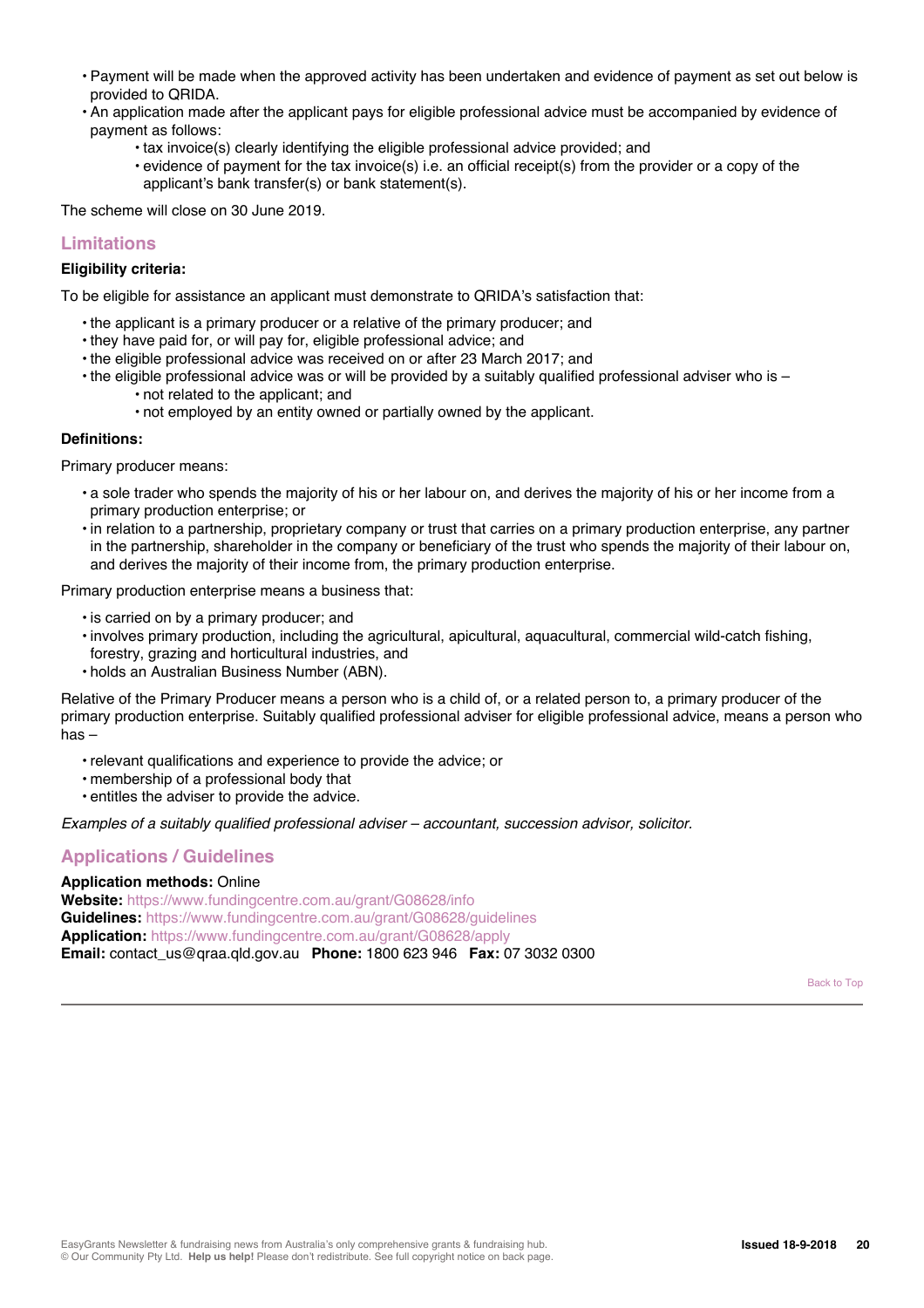## **Horticulture Innovation Fund**

| <b>Funding Provider</b><br>Department of Economic<br>Development, Jobs, Transport and<br>Resources (VIC)<br>Location<br><b>VIC</b> | <b>Eligible to</b><br>Business<br><b>V</b> University<br>Not-for-Profit | <b>Funding</b><br>Amount: \$0 to \$50,000<br><b>Total Pool: Undisclosed</b><br><b>Rounds</b><br>Ongoing |
|------------------------------------------------------------------------------------------------------------------------------------|-------------------------------------------------------------------------|---------------------------------------------------------------------------------------------------------|
| <b>Funding Type</b><br>G07080<br>Grant                                                                                             |                                                                         |                                                                                                         |
| <b>Primary Category</b><br>Agriculture, Forestry & Fishing                                                                         |                                                                         |                                                                                                         |

## **Purpose**

The Victorian Government is encouraging innovation and collaboration in the horticulture sector with a new fund available for research and development projects that will help the sector remain profitable and sustainable into the future.

## **Overview**

The Horticulture Innovation Fund (HIF) will support industry to partner with research organisations on projects that use new technologies and techniques for improving overall economic performance. Through the HIF, the Victorian Government seeks to support a horticulture sector that is innovative, collaborative and well informed.

Grants of up to \$50,000 (excluding GST) are available for applied research and development projects that contribute to a more productive and profitable horticulture sector. The program is open until 2018 and is administered by the Victorian Department of Economic Development, Jobs, Transport and Resources (DEDJTR).

Projects eligible for assistance from the HIF include:

- Applied horticultural research and development that is innovative and likely to improve farm performance, and/or
- Research that will improve market access and business diversification activities as applied to the horticulture sector.

Grant applicants will have the option of using the funds on the following:

- 1.Research salary/stipend for a project at an educational institution;
- 2.Salary expenses for casual or fixed term staff to perform a scholarly, operational or field role in the project; and/or,
- 3.Operating and travel expenses associated with the research and development project.

### Research Themes:

Applications for grants must address one or more of the following research themes:

- 1.Innovative production systems (e.g. new trellis/growing systems, integrated approaches for nutrient, water and pest and disease management);
- 2.Managing seasonal variability (e.g. manipulating fruit quality under covers; use of digital technology to predict and reduce risks of climate change impacts);
- 3.Improving quality to meet consumer needs/preferences (e.g. new approaches for storage and handling);
- 4.Accessing and maintaining export markets (e.g. adapting Queensland Fruit Fly (QFF) management practices to Victoria; improved market access protocols for target markets); and/or,
- 5.Supporting industry transition (e.g. innovative re-design of existing products; development of value-adding products or processes).

However, additional themes / issues will also be considered.

It is anticipated that the funding period for each grant will be at least 12 months, unless negotiated and confirmed with written approval of the Department prior to the commencement of the project.

Preference will be given to projects that are mid to late stage research, where adoption, piloting and/or trialling in Victoria is required.

All grant recipients will be required to share the results of the research through the Horticulture Centre of Excellence (HCoE) to facilitate learning across the sector and to encourage continued collaboration between industries.

## **Limitations**

### **Who can apply?**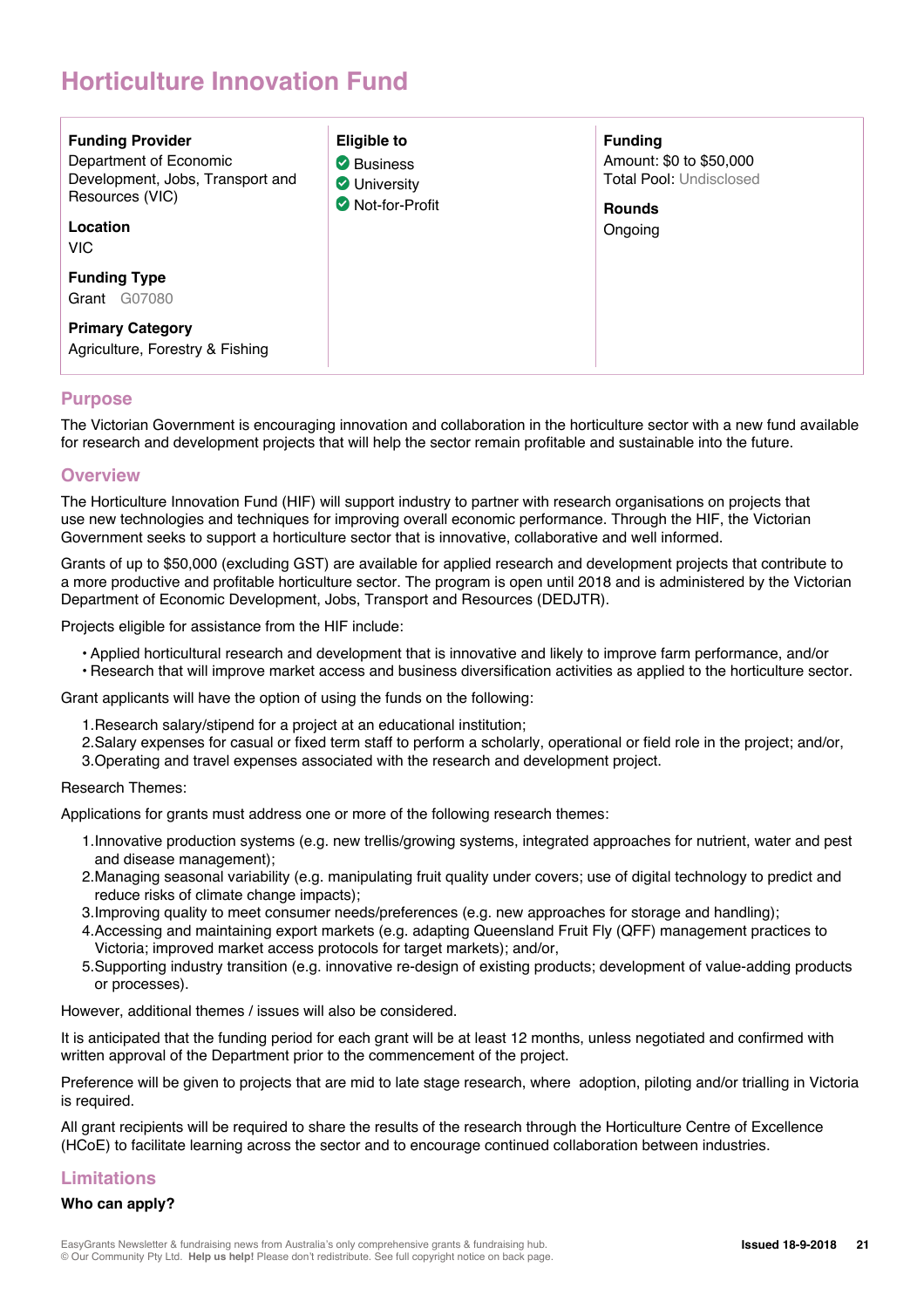Entities and organisations associated with the Victorian horticulture sector can apply. These include:

- Individual horticultural businesses e.g. producers, coolstore/packhouse businesses, wineries;
- Not for profit organisations that:
	- are an incorporated body, co-operative or association; and,
	- have an Australian Business Number (ABN) or can provide written advice from the Australian Tax Office that no withholding tax is required from the grant payment.
- Research Organisations a higher education institution or a registered research organisation (non-government).

To apply for the HIF, applicants must demonstrate:

- Eligible Entity that they are one of the entities listed in the section 'Who can apply'.
- Project Co-Funding that they have the ability to co-invest in the project, either in-kind and /or by co-funding the project costs (comprising at least 20% of the value of the grant). In-kind contributions may include use of land for trials, or labour to support research. Third party funds may be used to support the total project cost.
- Industry-Research Partnership that they have a partnership with either the horticulture industry or an appropriate research organisation in order to carry out the proposed project. Accordingly, where the horticulture business is the Applicant, they need to identify they have a partnership with a research organisation, and where the applicant is a research organisation, that party needs to identify they have a partnership with a horticulture business/company. Applicants who are a research organisation will be asked to provide evidence of industry partnership.
- Research Theme address at least one of the research themes described in the section titled 'Funding Details Research Themes'.
- Delivery of Outcomes demonstrate a commitment and capacity to collaborate and disseminate research outcomes and impacts beyond their own business.
- Financial viability provide evidence of financial viability. To enable the Department to assess the financial viability of applicants and ability to manage and complete the project, applicants seeking funding:
	- For grants over \$10,000 and less than \$50,000, will need to provide:
		- Financial report for the last two financial years. This should be the 'final accounts' with Directors' Report & Declaration and should include Profit & Loss Statement, Balance Sheet and Notes to the Accounts; and,
		- Where the latest financial report is more than six months old, up to date management or interim accounts (Profit & Loss Statement and Balance Sheet).
	- For grants of \$50,000, will need to provide:
		- Audited financial report for the last three financial years; and,
		- Where the latest financial report is more than six months old, up-to-date management or interim financial statements (Profit & Loss Statement and Balance Sheet); or in the case of public listed corporations, half yearly financial report.

### **Eligible Projects:**

Projects that are eligible for assistance from the HIF include:

- applied horticultural research and development that is innovative and likely to improve farm performance, and/or
- research that will improve market access and business diversification activities as applied to the horticulture sector.

Preference will be given to projects that are mid to late stage research, where adoption, piloting and/or trialling in Victoria is required. For example, demonstrating the use of robotics in a range of orchard systems.

Projects may be part of a larger research and development program (e.g. part of an Australian Research Council research program or a Horticulture Innovation Australia funded research program) that requires real world testing, trialling and/or validation in Victoria. However, projects funded as part of a larger grant program will only be eligible to apply for the HIF if the original project scope did not include 'the conduct of research and/or development within Victoria'.

It will be a requirement that the results of the research undertaken by the grant recipient are made available to the Department through the Horticulture Centre of Excellence (HCoE) to enable dissemination to the broader horticultural industries.

### **Ineligible Projects:**

Prospective applicants should note that projects should not proceed to the formal application and assessment process where the project:

- can be better implemented through another government funding program, and if appropriate, prospective applicants may be referred to other funding programs;
- is not innovative and does not improve farm performance and/or market access and business diversification;
- is not ready for implementation;
- is unlikely to deliver practical outcomes within the project timeframes;
- does not strongly demonstrate the need for support that meets the grant criteria;
- does not benefit Victoria; and,
- requisite co-contributions are not available.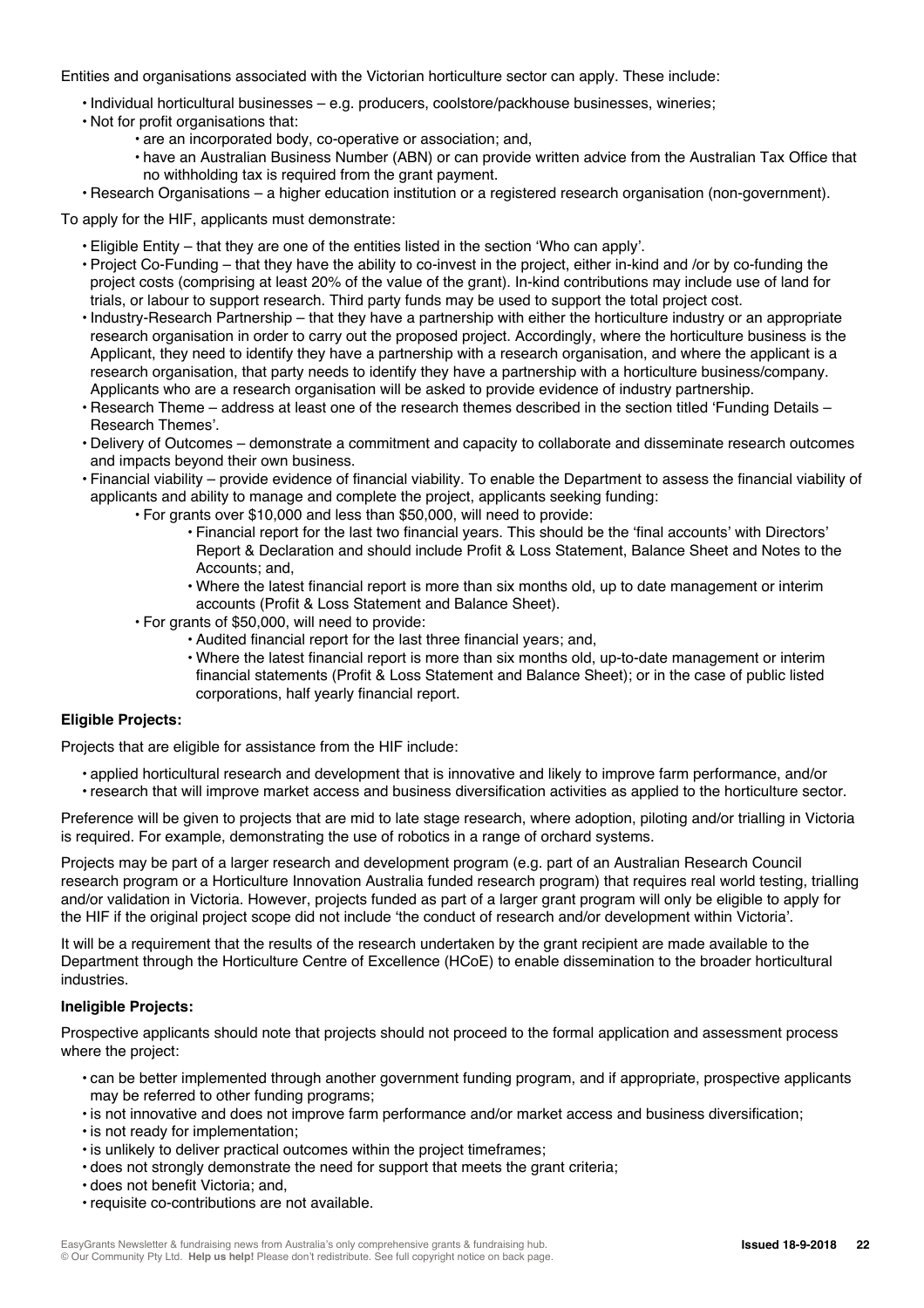### **Eligible Expenses** – HIF grants may be used to cover the following:

- Research salaries for a project at an educational institution to perform a scholarly, operational or field role in the project. However, the HIF cannot be used for either Commonwealth, State or Local Government employees' salaries;
- Fees for service by a consultant undertaking specialised research to inform the project in accordance with the research/eligibility criteria under these guidelines;
- Operating expenses to enable the project to be undertaken (e.g. costs associated with data collection and analyses, conducting workshops and interviews, establishment of field sites and demonstration of technology); and/or,
- Travel expenses associated with the research and development project within Victoria (capped at 40c per kilometre).

**Ineligible Expenses** –HIF grant must not be used for the following:

- Overseas travel and accommodation costs;
- Intellectual property protection (e.g. patent applications);
- Advertising, promotional or lobbying activities; or,
- Professional development or education and training activities.

## **Applications / Guidelines**

#### **Application methods:** Online

**Website:** https://www.fundingcentre.com.au/grant/G07080/info **Guidelines:** https://www.fundingcentre.com.au/grant/G07080/guidelines **Application:** https://www.fundingcentre.com.au/grant/G07080/apply **Phone:** 136 186

Back to Top

## **Managing Farm Risk Program**

| <b>Funding Provider</b><br>Department of Agriculture and Water<br>Resources | <b>Eligible to</b><br>Business | <b>Funding</b><br>Amount: \$1 to \$2,500<br>Total Pool: \$20,200,000 |
|-----------------------------------------------------------------------------|--------------------------------|----------------------------------------------------------------------|
| Location<br>Aus                                                             |                                | <b>Rounds</b><br>Ongoing                                             |
| <b>Funding Type</b><br>G07780<br>Grant                                      |                                |                                                                      |
| <b>Primary Category</b><br>Agriculture, Forestry & Fishing                  |                                |                                                                      |

## **Purpose**

The Managing Farm Risk Programme allows eligible farm businesses to access a one-off rebate for costs incurred obtaining independent and professional advice to apply for a new insurance policy that assists with the management of drought and other production and market risks.

### **Overview**

Rebates will be 50 per cent of the costs incurred by the farm business (GST exclusive), up to a maximum of \$2 500.

Through the Managing Farm Risk Programme, the government aims to support farmers by encouraging a more diverse and mature insurance market in Australia to meet the varied needs of all farm businesses. The objectives of the programme are to:

- 1.improve the capability of farmers to manage drought and other production and market risks through use of agricultural insurance
- 2.provide a short-term boost to the multi-peril insurance market in Australia.

The Managing Farm Risk Programme is a demand-driven programme with funding capped at \$20.2 million. Eligibility is based on the farm business meeting the requirements of the programme as specified in these guidelines. Any farm business applicant that meets the requirements of the programme will receive a rebate until the funding is exhausted.

There are annual limits to the funding allocation. If an annual funding allocation is exhausted, no further payments will be made in that financial year. Applications will continue to be assessed and, if successful, will be paid in the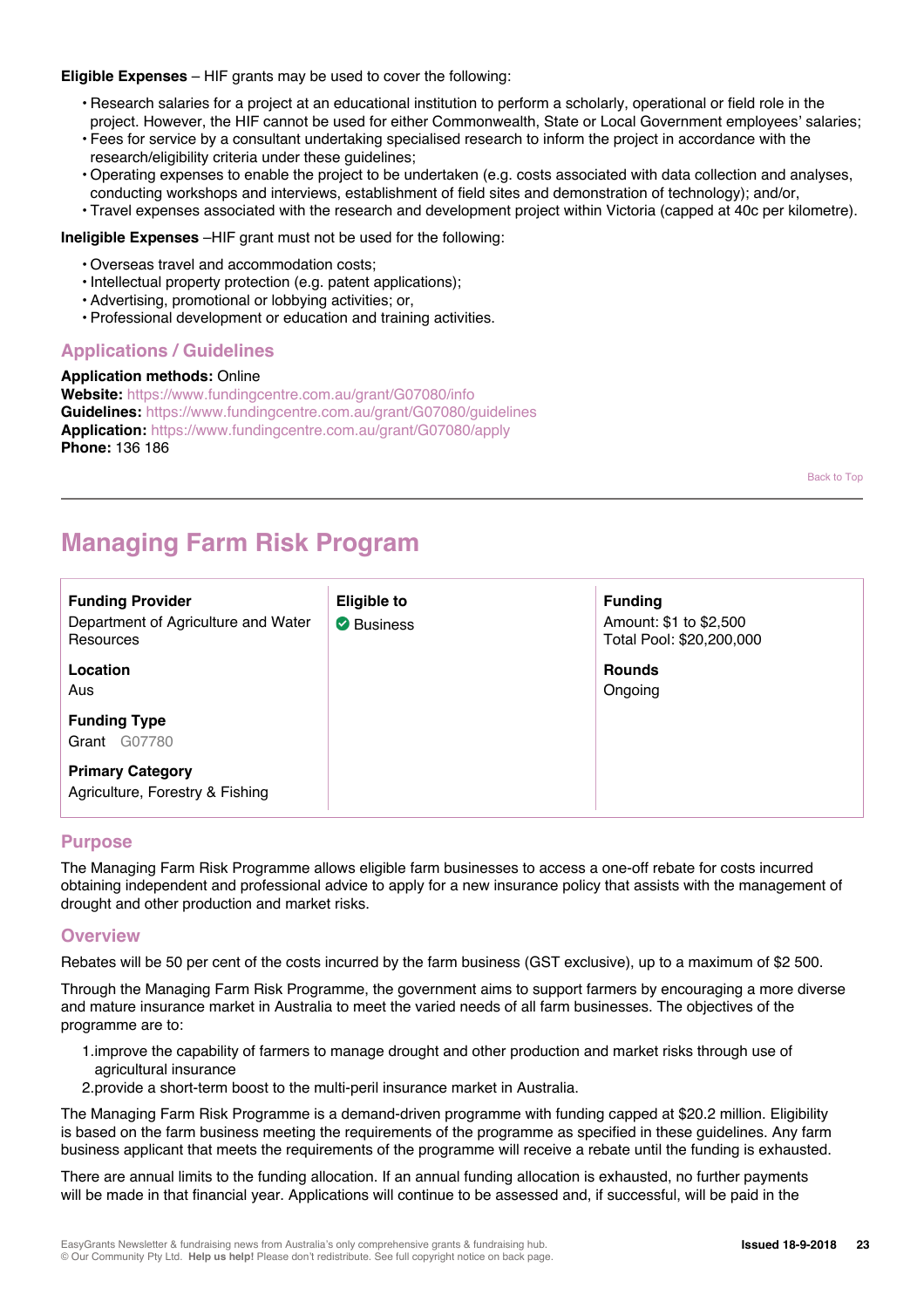following financial year. If funding is exhausted in the 2018–19 financial year, applications will close and assessment of applications will cease.

The programme funding is paid as a rebate, which means that applicants are required to incur costs before knowing the outcome of an application.

#### **Programme monitoring and evaluation:**

The department will monitor and evaluate the effectiveness of the programme in meeting the objectives by using information collected from all applicants, as well as information that may be collected from other sources.

The department may also conduct follow-up surveys with applicants to obtain feedback and information about the programme's effect on practice change when considered together with insurance uptake. Applicants should note that they may be contacted during the life of the programme, or at its conclusion, for monitoring and evaluation purposes.

For audit and compliance purposes, the department may request additional evidence to substantiate eligibility, as well as a copy of the final written advice obtained from the applicant's service provider(s) for which the rebate was made.

The department may undertake periodic reviews of the programme to determine whether existing administration processes, practices and requirements remain applicable. Any material changes to the operation and administration of the programme will be detailed on programme website at agriculture.gov.au/mfrp.

## **Limitations**

### **Who is eligible for a rebate?**

One rebate per eligible farm business is available under the Managing Farm Risk Programme. An eligible farm business is one that meets all of the following criteria:

- operates as a sole trader, trust, partnership or private company
- under normal circumstances, has at least one member who derives at least 50 per cent of his or her income from the farm business
- is involved within the agricultural, horticultural, pastoral, apicultural or aquacultural industries
- is wholly located in Australia
- is registered for tax purposes in Australia with an Australian Business Number (ABN) and is registered for GST
- is not a public company under the meaning of the Corporations Act 2001 (Cth)
- for the previous financial year, had total cash receipts (see glossary) of less than \$2 million
- has a written offer or refusal from an insurance provider for a new insurance product that assists with the management of production risks;
- has not previously applied for and been paid a rebate under the programme.

Note: Receipt of funding from this programme may result in an applicant's business being ineligible for support from other government programmes. Funding may also have taxation implications. Applicants should seek independent taxation and financial advice from a suitably qualified professional before submitting their application.

#### **What qualifies for a rebate?**

This programme provides one-off rebates to eligible farm businesses for costs incurred obtaining independent and professional advice to apply for a new insurance policy that assists with the management of drought and other production and market risks.

Applicants must apply for a new insurance policy and receive a written offer or refusal from an insurance company to be eligible for a rebate.

### **Eligible activities:**

Eligible farm businesses can apply for a rebate for costs of engaging a suitably qualified service provider (see glossary) to carry out one (or more) of the following activities:

- undertaking an assessment required by an insurance provider prior to, or within 12 months of, the provider offering an insurance product
- compiling historical farm financial performance and production data
- preparing an analysis of insurance options in the context of a whole-of-farm risk assessment specific to the farm business applicant over successive seasons.

A rebate may be refused or reduced proportionately if the department considers that one or more activities undertaken by the applicant is not eligible or has been provided by someone other than a suitably qualified service provider, or if a service provider's fees or charges are excessively or unreasonably high in the circumstances.

**Exclusions:** The funding cannot be used to reimburse costs (all or in part) associated with:

- insurance premiums or insurance premium subsidies
- purchasing materials or equipment (including software or technology)
- training or professional development
- general accountancy, taxation or agronomy services

EasyGrants Newsletter & fundraising news from Australia's only comprehensive grants & fundraising hub. © Our Community Pty Ltd. **Help us help!** Please don't redistribute. See full copyright notice on back page.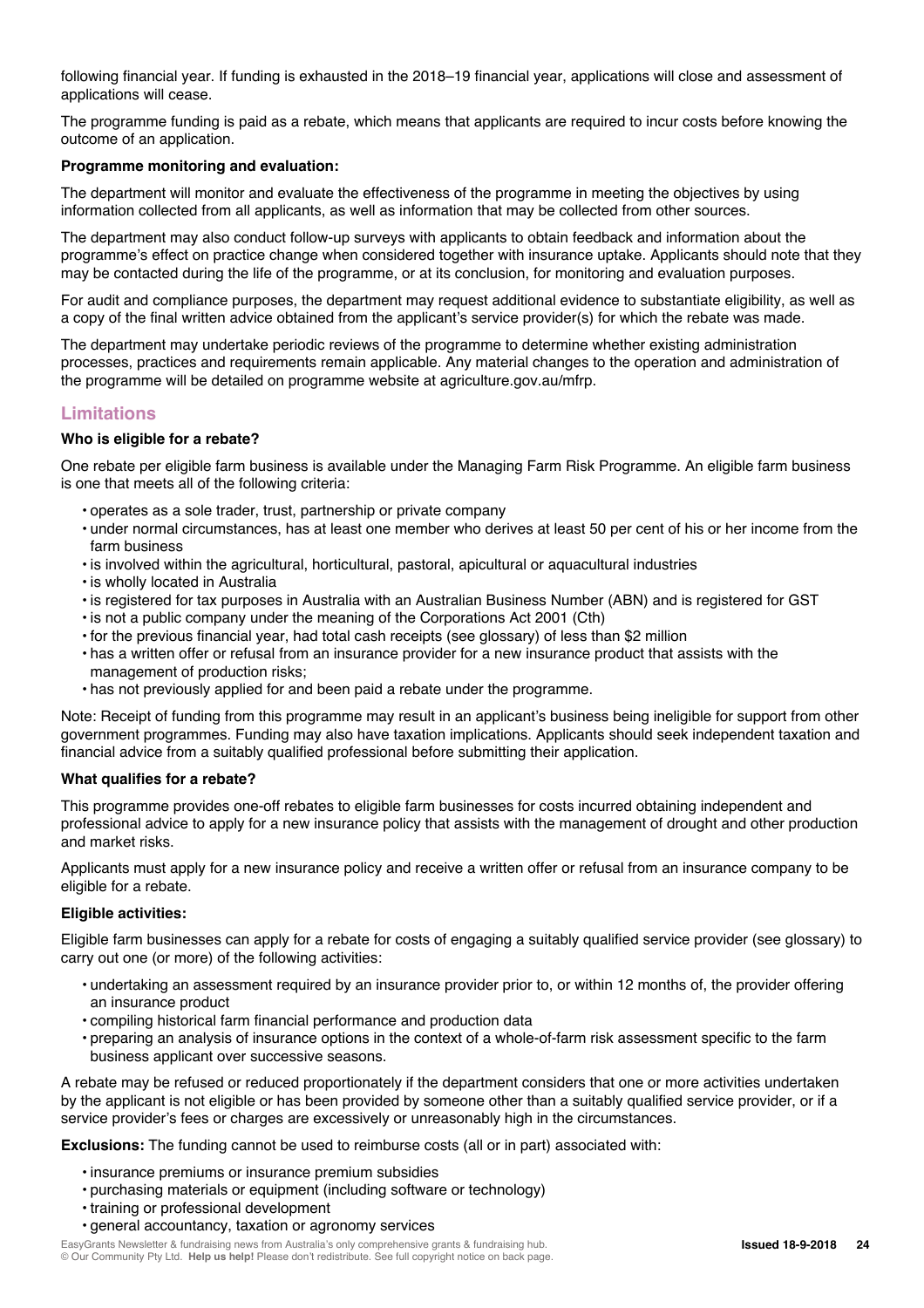- general financial or business planning advice
- ancillary costs incurred engaging a service provider, such as travel, meals or accommodation
- activities funded (all or in part) by another state, territory or Australian Government programme or scheme
- eligible activities undertaken prior to 1 July 2015.

## **Applications / Guidelines**

**Application methods:** Mail, Email **Website:** https://www.fundingcentre.com.au/grant/G07780/info **Guidelines:** https://www.fundingcentre.com.au/grant/G07780/guidelines **Application:** https://www.fundingcentre.com.au/grant/G07780/apply **Address:** GPO Box 858 Canberra 2601 ACT **Email:** mfrp@agriculture.gov.au **Phone:** 1800 837 857

Back to Top

## **National Landcare Program - Smart Farms Small Grants**

| <b>Funding Provider</b><br>Department of Agriculture and Water<br>Resources<br>Location<br>Aus<br><b>Funding Type</b><br>G08817<br>Grant | Eligible to<br><b>C</b> Local Govt<br>State Govt<br><b>◆</b> Business<br>Not-for-Profit<br>$\bullet$ Individual | <b>Funding</b><br>Amount: \$5,000 to \$200,000<br>Total Pool: \$9,200,000<br><b>Rounds</b><br>Closes 11 Jan 2019 11.30pm AEDT |
|------------------------------------------------------------------------------------------------------------------------------------------|-----------------------------------------------------------------------------------------------------------------|-------------------------------------------------------------------------------------------------------------------------------|
| <b>Primary Category</b><br>Agriculture, Forestry & Fishing                                                                               |                                                                                                                 |                                                                                                                               |

### **Purpose**

The Australian Government's policy purpose for Smart Farms Small Grants is to support land manager practice change and to deliver more productive and profitable agriculture, fishing, aquaculture and forestry industries; protect Australia's biodiversity; protect and improve the condition of natural resources (in particular on-farm soils, water and vegetation); and assist Australia meet its international obligations.

### **Overview**

The purpose will be achieved through local, on-ground, projects funded by grants that contribute to achieving at least one of the two outcomes described below. Projects may contribute to achieving one or both of the outcomes, however, funding of more than \$50 000 will not be available for projects that contribute to achieving only Outcome 2.

### **Outcome 1 - Doing and fostering sustainable natural resource management best practice**

Small Grants projects may relate to any form of food and fibre production, including cropping, pasture grazing livestock, dairy, horticulture, mixed farming, forestry, farm forestry, fishing and aquaculture.

#### **Outcome 2 - Capacity building for sustainable natural resource management**

By 2023 Smart Farms Small Grants will have increased the number and proportion of Australia's farming, fisheries, aquaculture and forestry entities and other land managers with the awareness, knowledge and skills to sustainably manage our soil, water and vegetation resources and biodiversity. By 2023 Small Grants will have increased the capacity and capability of community Landcare groups and others who will in-turn increase land managers' awareness, knowledge and skill.

#### **Grant amount**

Grant applications for a minimum of \$5,000 or a maximum of \$200,000 (GST exclusive) will be considered for projects focussed on achieving one or both of the outcomes above. A total of \$9.2 million is available for Smart Farms Small Grants Round 2.

All projects should be completed within two years of executing a grant agreement.

Applications may be made of projects in one of four tiers:

• Tier 1 projects are for grants of between \$5,000 and \$50,000 for Outcome 1 only, or for both Outcomes 1 and 2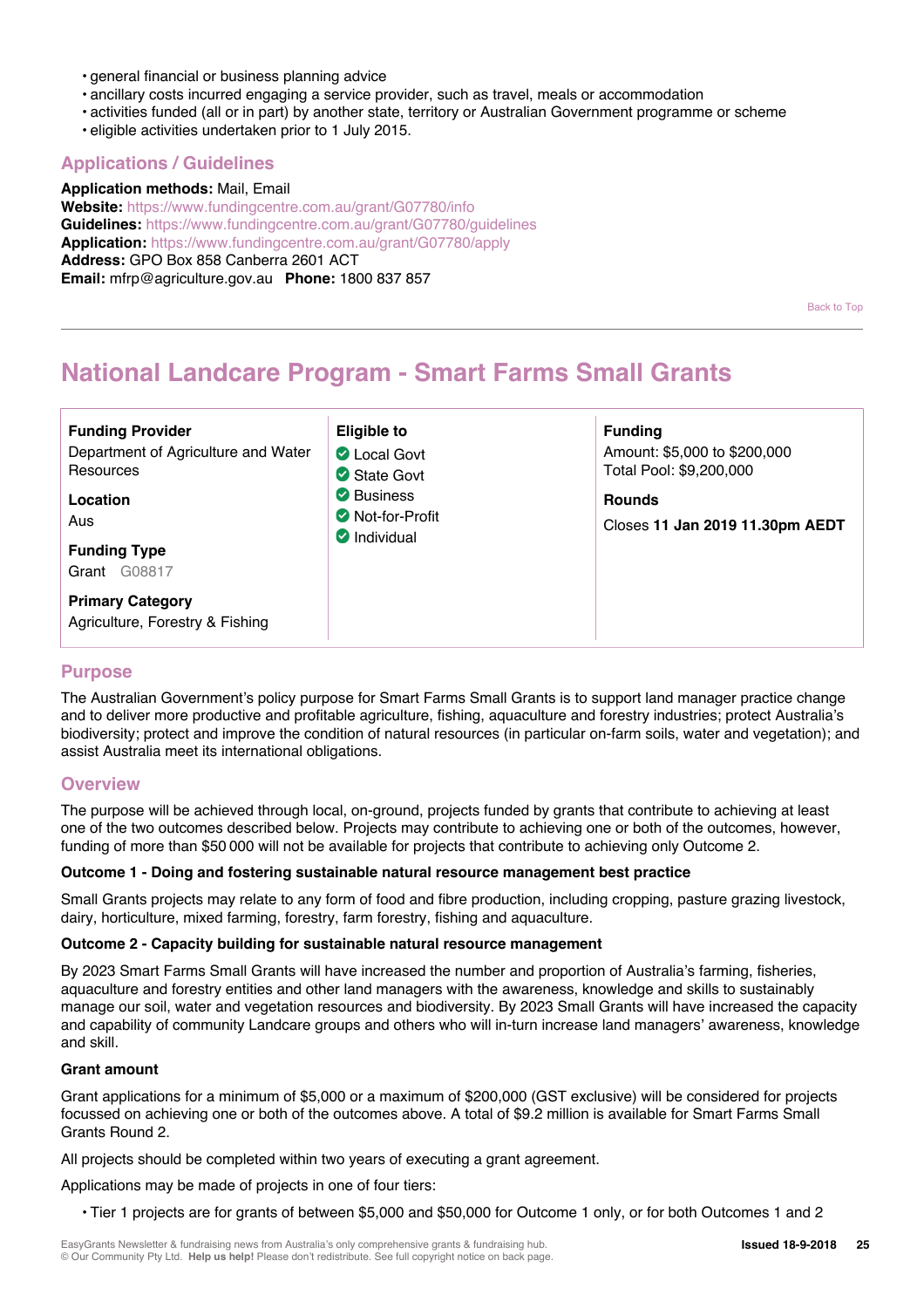## **Legal Stuff**

This newsletter is just one of the benefits of becoming a member of the Funding Centre, Australia's best grants and fundraising hub. The Funding Centre is an initiative of Our Community.

## **Copyright information**

*EasyGrants Newsletter* is copyright Our Community Pty Ltd

Like many other Our Community initiatives, the Funding Centre is built around a self-sustaining social enterprise model. Our paid products and services help to subsidise the free or reduced-cost ones. We aim to reach as many groups as possible so we can make our tools as cheap as possible.

This newsletter takes a lot of time and knowledge to prepare; the grants landscape requires daily monitoring, the fundraising articles and help sheets are researched and written by experienced fundraisers and journalists.

**For these reasons, copyright will be rigorously enforced.**

© Our Community Pty Ltd

This publication is copyright. No part may be reproduced by any process other than for the purposes of and subject to the provisions of the Copyright Act. EasyGrants Newsletter is available only to the member/s of the service and must not be redistributed for any purposes other than discussion among a not-for-profit fundraising committee. Peak bodies and local, state and federal government agencies are advised that the newsletter is not to be redistributed through any membership structure.

EasyGrants Newsletter - ISSN 1441-3817 Published By: OurCommunity Pty Ltd National Headquarters: 51 Stanley St West Melbourne VIC 3003 (PO Box 354, North Melbourne VIC 3051) Phone: (03) 9320 6800 Email: grants@ourcommunity.com.au Web: www.ourcommunity.com.au

The information provided in this newsletter is intended as a guide only. Our Community Pty Ltd, its staff or representatives are not responsible for any actions taken by, or losses suffered by, any person on the basis of, or in reliance upon, any information in the newsletter, nor for any omission or error in this information service.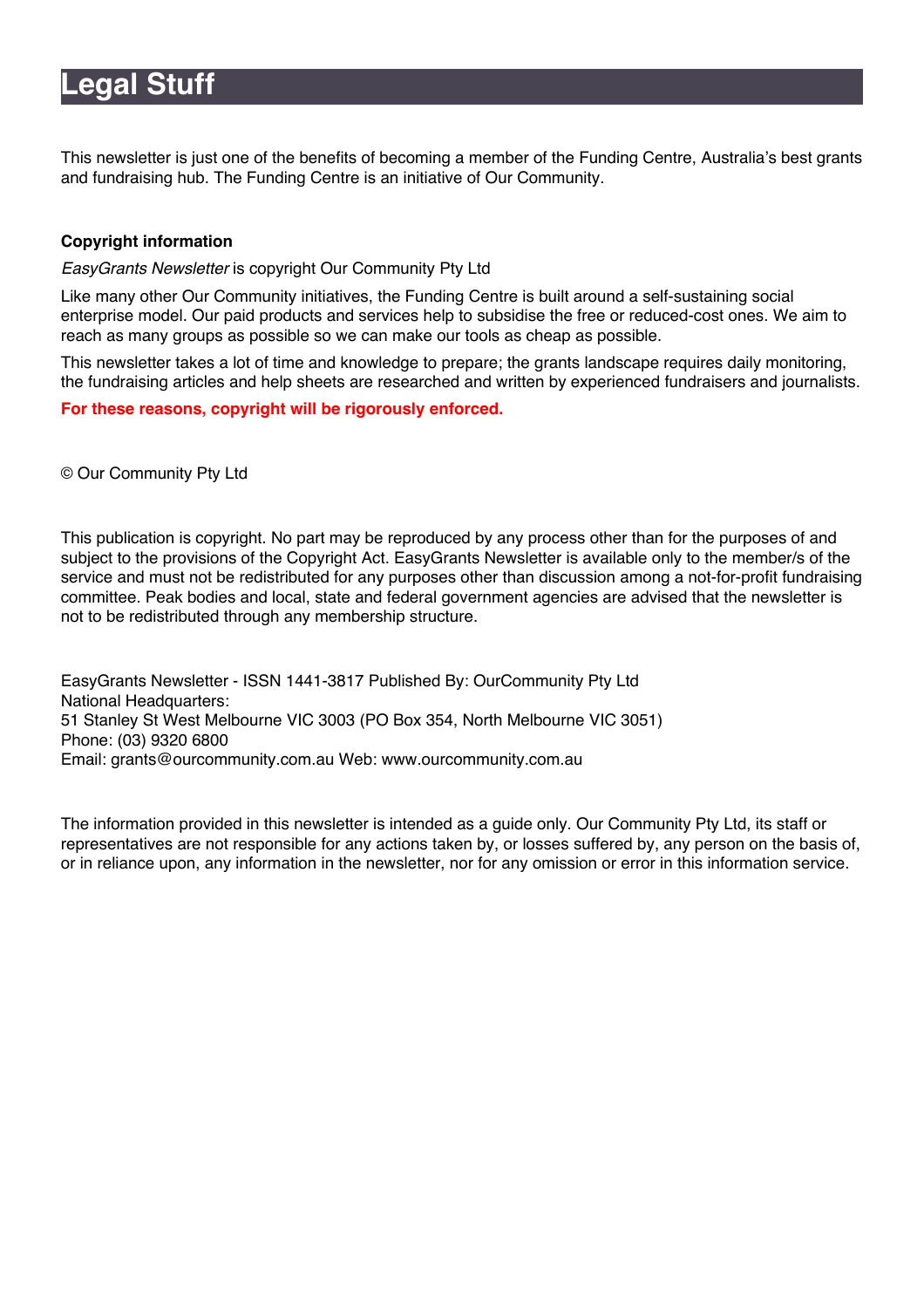#### **Website Terms & Conditions**

Our full terms and conditions are provided below the shaded box, but if you're short on time, here's a summary:

| Key Points: |                                                                                                                                                                                                                                                                                                                                                                                                                                                                                                                                                                                                                                                                                                                                                                                                                                                                                                                                                                                                                                                                                                                                                                                                                                                                                                                                                                                                                                                                                                                              |
|-------------|------------------------------------------------------------------------------------------------------------------------------------------------------------------------------------------------------------------------------------------------------------------------------------------------------------------------------------------------------------------------------------------------------------------------------------------------------------------------------------------------------------------------------------------------------------------------------------------------------------------------------------------------------------------------------------------------------------------------------------------------------------------------------------------------------------------------------------------------------------------------------------------------------------------------------------------------------------------------------------------------------------------------------------------------------------------------------------------------------------------------------------------------------------------------------------------------------------------------------------------------------------------------------------------------------------------------------------------------------------------------------------------------------------------------------------------------------------------------------------------------------------------------------|
| $\bullet$   | <b>Availability:</b> We do our very best to ensure that the Funding Centre website and related<br>services are available whenever you need them but please understand that sometimes.<br>unavoidably, as with all services available via the internet, you may lose access for a while.<br><b>Data accuracy:</b> We take pride in ensuring our data is up to date and accurate, but you<br>should not rely on our data alone. Please double-check everything but particularly crucial<br>information such as closing dates. If you do spot a mistake, please let us know so we can<br>correct it as quickly as we can.<br><b>Data use:</b> We aim to reach as many grantseekers as possible so we can make our products<br>as cheap as possible. As such, we will rigorously enforce all our intellectual property rights:<br>Only paid-up subscribers are permitted to access the restricted areas of the<br>$\Omega$<br>website – you are allocated one password per user (up to 10 users per subscription<br>for multi-user subscribers). You are not allowed to share your password around,<br>not even within your own organisation.<br>Only paid-up subscribers are authorised to receive the EasyGrants newsletter (one<br>$\circ$<br>user for single-user subscriptions, no more than 10 for multi-user subscriptions).<br>Again, you are not allowed to forward on the newsletter.<br>We won't tolerate anyone scraping or sharing our data to use for any purpose other<br>$\circ$<br>than their own grantseeking. |

Thank you for visiting the Funding Centre website (**Website**), owned and operated by Our Community Pty Ltd (ACN 094 608 705) (**we, our, us**). This Website is our information interface, a resource hub and service centre that provides our members with access to information on funding, including grants databases, help sheets, fundraising newsletters, and fundraising tools, among other things (**Member Services**). By accessing the Website and using the Member Services, you agree to these terms and conditions, as amended from time to time:

#### **1. Access**

We will use all reasonable endeavours to ensure that our Website is accessible. However access may be affected by factors outside of our control and there will be times when access must be suspended in order to perform necessary maintenance, updates, or upgrades.

#### **2. Use**

To receive our paid Member Services you must register to create an online account on the Website. More information about membership packages is available on the Website.

Each membership package permits a certain number of individual users (**Account Users**). You must use all reasonable endeavours to prevent any unauthorised access to any paid Member Services.

You must not:

- (a) modify, sell, exploit, or reproduce our Intellectual Property;
- (b) distribute or transmit our Intellectual Property to anyone except Account Users;
- (c) access or use our Website or its content in any manner or for any purpose that is illegal;
- (d) use an automated device, software, process or other means to access, retrieve, scrape, or index our Website or any contact on our Website;
- (e) use our Website or post any material that is offensive, inappropriate, misleading, or promotes competing services; or
- (f) introduce any viruses or material which contain components harmful to the Website.